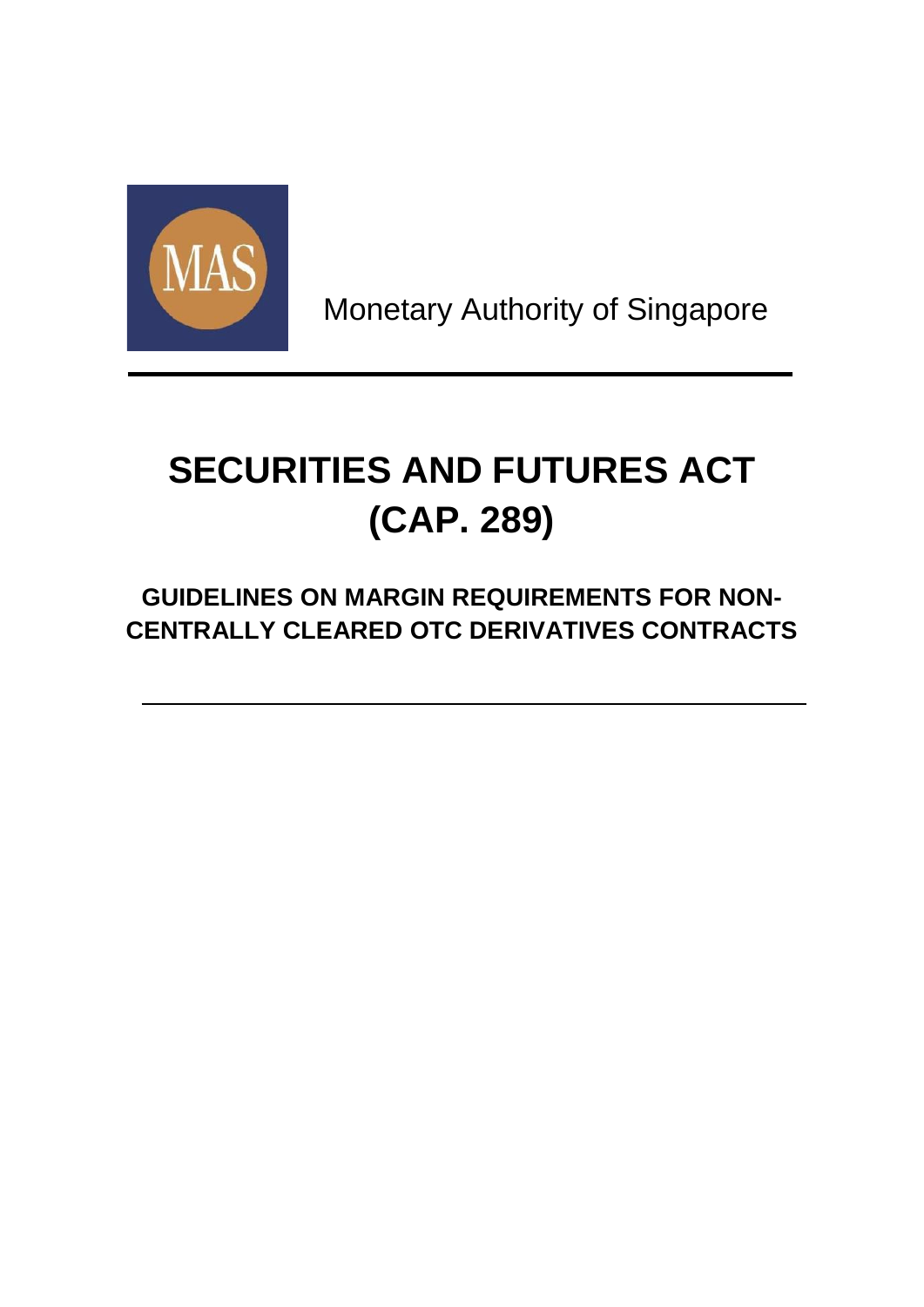# **1 Purpose of the Guidelines**

- 1.1 These Guidelines are issued by the Monetary Authority of Singapore (the "Authority") pursuant to section 321 of the Securities and Futures Act (Cap. 289) (the "SFA"). The Guidelines set out the margin requirements for noncentrally cleared over-the-counter ("uncleared") derivatives contracts.
- 1.2 These Guidelines take effect on 1 March 2017.

# **2 Definitions**

2.1 For the purpose of these Guidelines, the following definitions apply:

"booked in Singapore", in relation to an uncleared derivatives contract, means the entry of the uncleared derivatives contract on the balance sheet of a person –

- (a) who is a party to the uncleared derivatives contract; and
- (b) whose place of business for which the balance sheet relates to is in Singapore;

"local business day" means –

- (a) any day other than a Saturday, Sunday or public holiday in Singapore; or
- (b) any day within the meaning of a "business day" in the relevant agreements or contracts governing the uncleared derivatives contract;

"consolidation group" means all entities within the meaning of a consolidation group of the Singapore Financial Reporting Standards FRS 110: Consolidated Financial Statements or its equivalent accounting standards;

"derivatives contract" has the same meaning in section 2 of the SFA; 1

"exchange of margins" means –

(a) posting and collecting of initial margin between counterparties to an uncleared derivatives contract;

 $\overline{\phantom{a}}$ <sup>1</sup> For avoidance of doubt, this does not include repurchase agreements and securities lending transactions.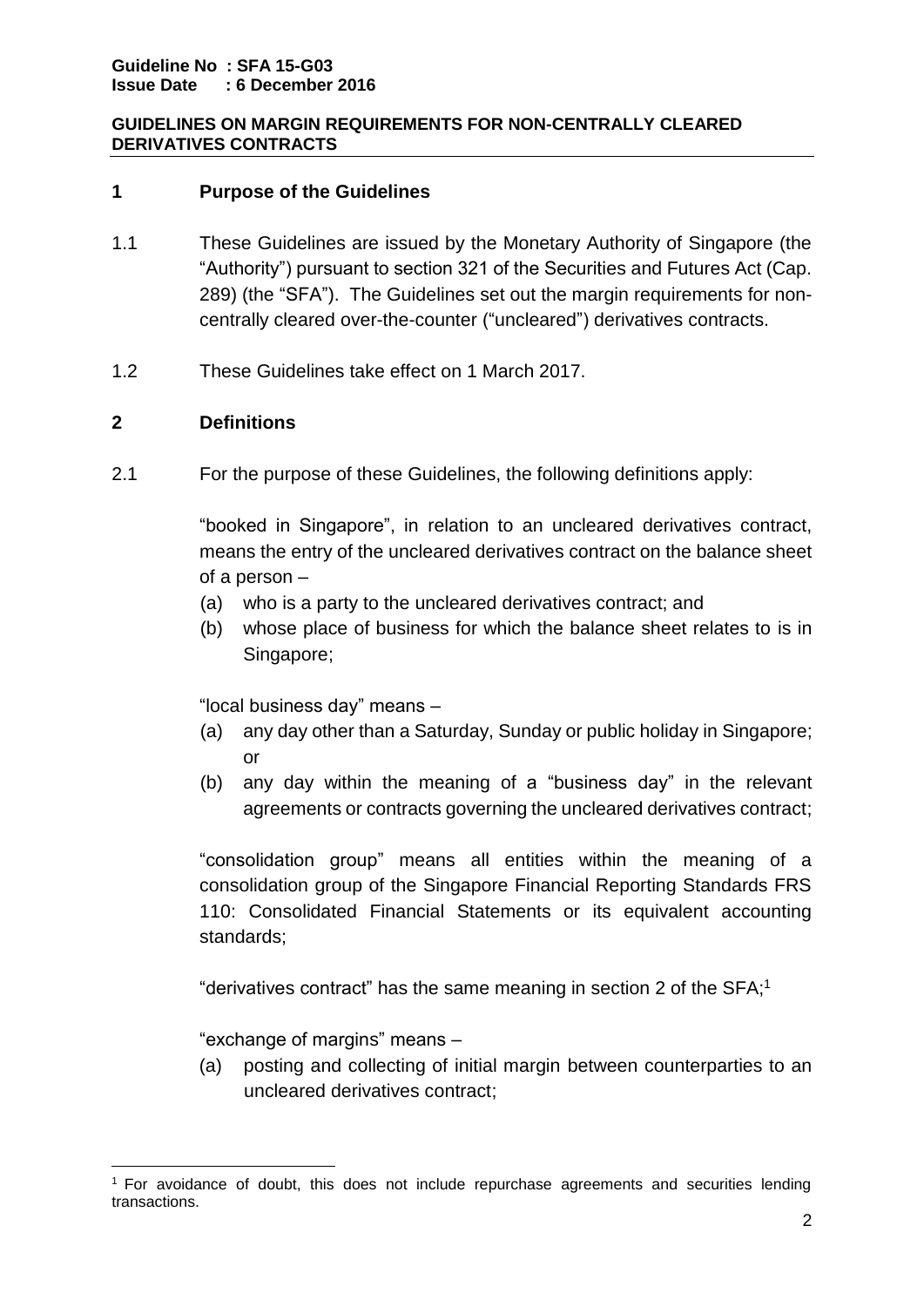- (b) posting of variation margin with a counterparty to an uncleared derivatives contract; or
- (c) collecting of variation margin from a counterparty to an uncleared derivatives contract;

"Foreign Covered Entity" means a person operating outside Singapore who, if operating in Singapore, would have been a person within the meaning of an MAS Covered Entity;

"initial margin" or "IM" refers to the collateral that protects a counterparty to an uncleared derivatives contract from potential future exposure;

"netting agreement" means an arrangement where, upon a default or early termination by a party to the arrangement, the parties to the arrangement are contractually obligated to net the mark-to-market values of all uncleared derivatives contracts that are the subject of the arrangement;<sup>2</sup>

"MAS Covered Entity" means a person who is exempt from holding a capital markets services licence under section  $99(1)(a)$  or (b)<sup>3</sup> of the SFA;

"place of business", in relation to a counterparty to an uncleared derivatives contract, means a head or main office, a branch, or any other office of the party;

"regulated exchange", in relation to securities included in a stock main index, means an exchange approved, licensed or otherwise regulated by the Authority or by a financial services regulatory authority other than the Authority.

"securitisation" means any transaction or scheme involving the tranching of credit risk associated with an exposure or a pool of exposures and which has all the following characteristics:

(a) payments in the transaction or scheme depend on the performance of the exposure or pool of exposures;

<sup>1</sup>  $2$  For the avoidance of doubt, one or more credit support arrangements may support a netting agreement.

<sup>3</sup> Section 99(1)(a) refers to any bank licensed under the Banking Act (Cap. 19) in respect of any regulated activity; and (1)(b) refers to any merchant bank approved as a financial institution under the Monetary Authority of Singapore Act (Cap. 186) in respect of any regulated activity which it is approved to carry out under that Act.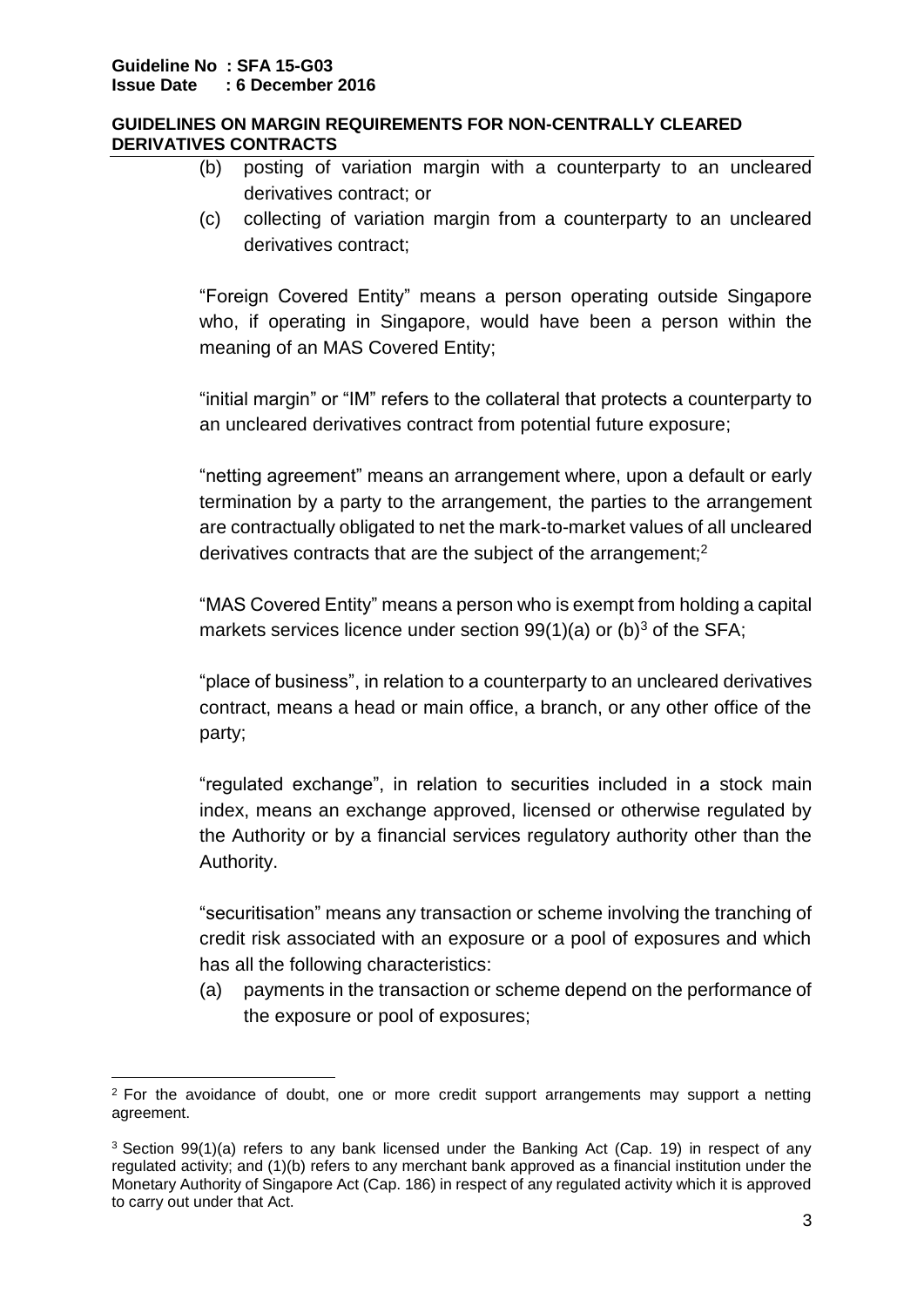- (b) the subordination of tranches determines the distribution of losses during the ongoing life of the transaction or scheme;
- (c) junior tranches can absorb losses without interrupting contractual payments to more senior tranches;

"uncleared derivatives contract" means a derivatives contract that is not, or is not intended to be, cleared or settled by a person operating a clearing facility through which parties to a contract substitute, through novation or otherwise, the credit of the person operating the clearing facility for the credit of the parties;

"variation margin" or "VM" refers to the collateral that protects the counterparties to an uncleared derivatives contract from current exposure.

# **3 Entity Scope**

**.** 

- 3.1 These Guidelines apply to MAS Covered Entities.
- 3.2 Subject to paragraphs 3.3 and 4.1, an MAS Covered Entity should undertake the exchange of margins with a counterparty to an uncleared derivatives contract if that counterparty is –
	- (a) an MAS Covered Entity; or
	- (b) a Foreign Covered Entity.
- 3.3 An MAS Covered Entity need not undertake exchange of margins
	- (a) if he is a person specified in Annex 1; or
	- (b) if the uncleared derivatives contract is entered into with a counterparty who is –
		- (i) a person specified in Annex 1; or
		- (ii) an entity belonging to the same consolidation group as the MAS Covered Entity.
- 3.4 Prior to entering into an uncleared derivatives contract, an MAS Covered Entity should ensure that all the following are in place:
	- (a) confirmation from its counterparty whether it is an MAS Covered Entities or a Foreign Covered Entity<sup>4</sup>;

<sup>4</sup> An MAS Covered Entity may rely on its counterparties' declaration for this purpose, unless it has a reason to believe otherwise.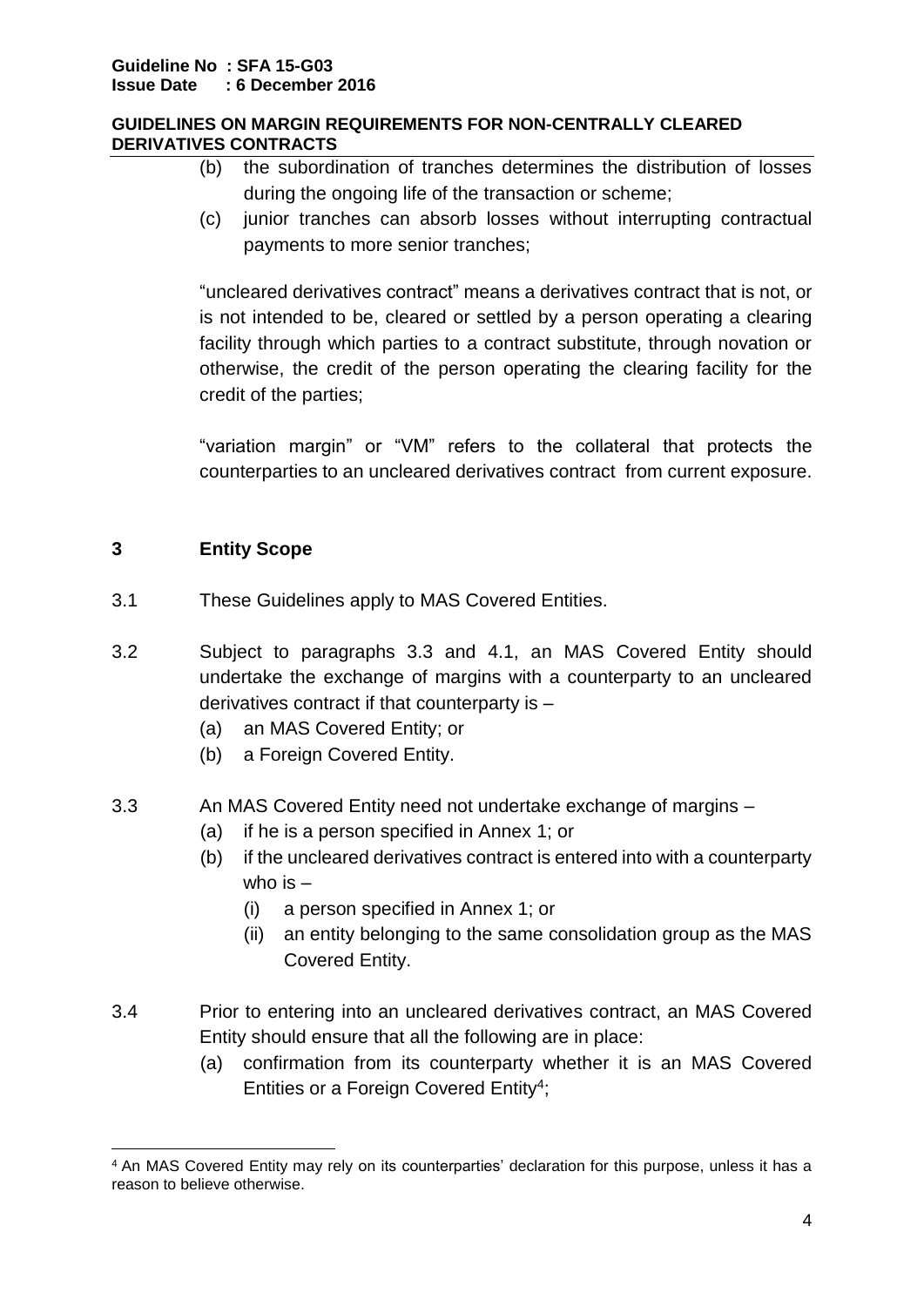- (b) legally enforceable agreements in relation to the exchange of margins for the transactions;
- (c) appropriate policies, procedures and controls for dispute resolutions (including collateral valuation processes and escalation of material disputes to senior management, or to the Board, as may be appropriate);
- (d) rigorous and robust dispute resolution procedures as agreed with the counterparties.

# **4 Product Scope**

- 4.1 Subject to paragraph 4.2, the exchange of margins applies to uncleared derivatives contracts booked in Singapore.
- 4.2 The exchange of margins does not apply to the following uncleared derivatives contracts:
	- (a) a physically-settled foreign exchange (FX) forward or swap<sup>5</sup>;
	- (b) a fixed physically settled FX transaction associated with the exchange of principal of a cross-currency swap<sup>6</sup>;
	- (c) a commodity derivatives contract entered into for commercial purpose<sup>7</sup>;
	- (d) an uncleared derivatives contract without a legally enforceable netting agreement;
	- (e) an uncleared derivatives contract without a legally enforceable collateral arrangement as set out in paragraph 8.3.
- 4.3 For the purpose of sub-paragraphs 4.2(d) and (e), an MAS Covered Entity should undertake a legal review and document the basis of determining a

**<sup>.</sup>** <sup>5</sup> MAS Covered Entities are expected to appropriately manage the risks in accordance with the BCBS Supervisory Guidance for Managing Risks Associated with the Settlement of FX Transactions, February 2013 [\(http://www.bis.org/publ/bcbs241.pdf\)](http://www.bis.org/publ/bcbs241.pdf).

 $6$  A cross-currency swap refers to a swap in which one party exchanges with another party principal and interest rate payments in one currency for principal and interest rate payments in another currency.

<sup>&</sup>lt;sup>7</sup> This refers to a derivatives contract with all of the following characteristics:

<sup>(</sup>a) the contract is for the sale and purchase of one or more commodities for the purpose of fulfilling the needs of the day to day operations of the business of one or more of the parties of the contract, whether or not the contract contains some form of cash-settle option of a portion of the contract in specific agreed circumstances (referred to as the "settlement option");

<sup>(</sup>b) subject to the settlement option, the seller of the underlying commodity has, under the terms of the contract, an obligation to deliver the underlying commodity;

<sup>(</sup>c) subject to the settlement option, the buyer of the underlying commodity has, under the terms of the contract, an obligation to take physical delivery of the underlying commodity.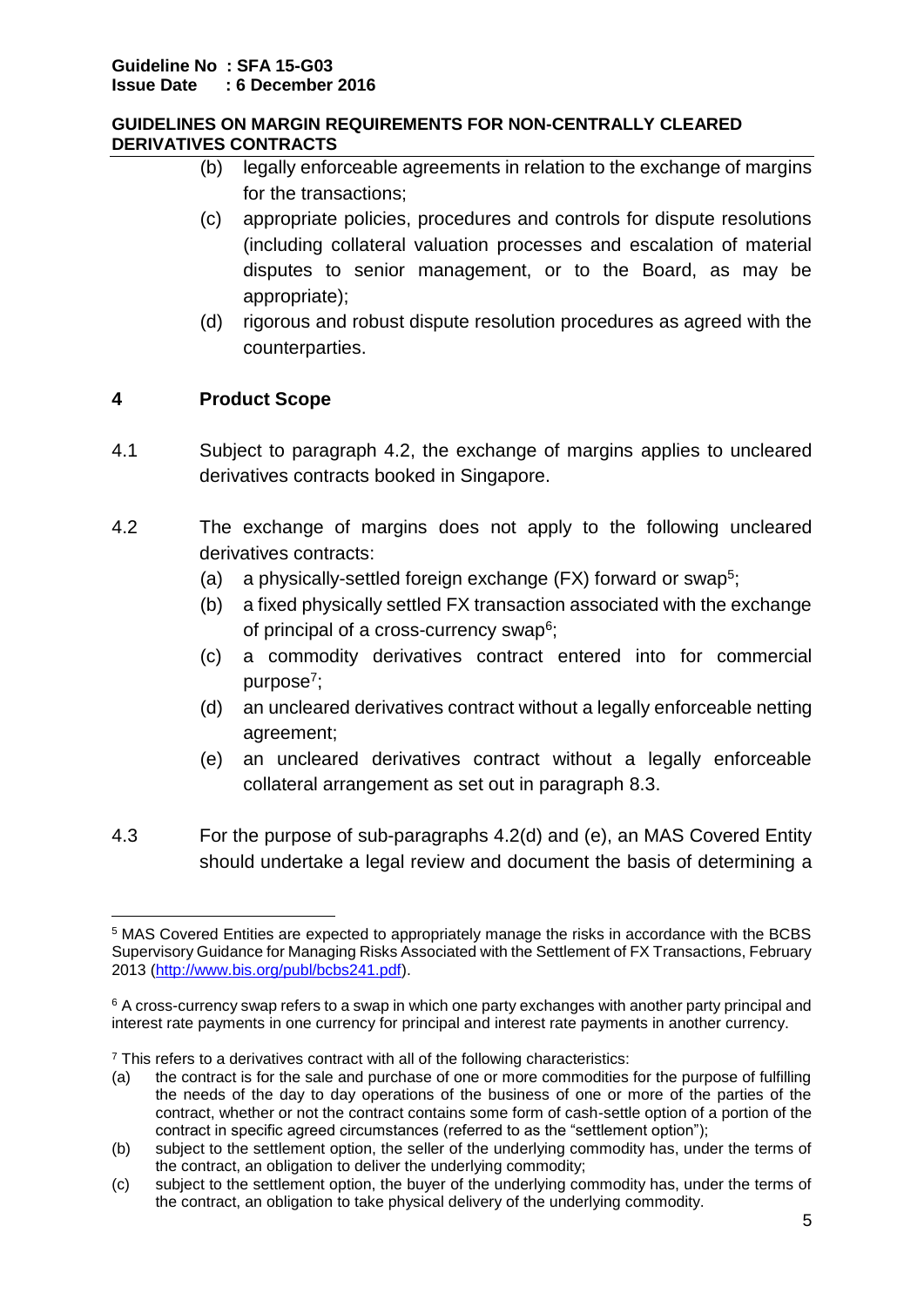netting agreement<sup>8</sup> or collateral arrangement as non-legally enforceable. Before determining that a collateral arrangement is not legally enforceable, the MAS Covered Entity should explore alternative arrangements to safeguard IM collateral, taking into account the legal constraints and the market practices of each relevant jurisdiction.

4.4 Notwithstanding the exclusions in paragraph 4.2, an MAS Covered Entity should appropriately manage its risk exposure in uncleared derivatives contracts in accordance with the Guidelines on Risk Management Practices. 9

# **5 Exchange of Margins**

- 5.1 In undertaking the exchange of margins, an MAS Covered Entity should exchange IM on a gross basis (i.e. no netting of IM amounts owing between counterparties).
- 5.2 An MAS Covered Entity may apply the following exclusions when undertaking the exchange of margins:
	- (a) IM threshold of not more than \$80,000,000. This threshold is applied at the level of the consolidation group and is based on uncleared derivatives contracts subject to the provisions of these Guidelines between the two consolidation groups of the MAS Covered Entity and its counterparty respectively;
	- (b) De-minimis transfer amount of not more than \$800,000 for all margin (combination of IM and VM) transfers. If the de-minimis transfer amount is exceeded, the entire margin amount should be transferred.
- 5.3 An MAS Covered Entity should adhere to the following timings when undertaking the exchange of margins:
	- (a) margin calls should be made at the earliest time possible after the transaction date ("T") or margin recalculation date ("R"), but no later than the end of the next local business day (" $T+1$ " or " $R+1$ ");

<sup>1</sup> <sup>8</sup> The outcome and basis to be used for the purpose of these Guidelines should be consistent with the assessment by the MAS Covered Entity with respect to non-netting jurisdictions for regulatory capital purpose.

<sup>9</sup> Financial institutions supervised by MAS are expected to establish a comprehensive risk management framework and adopt the practices set out in the Risk Management Guidelines (http://www.mas.gov.sg/Regulations-and-Financial-Stability/Regulatory-and-Supervisory-Framework/Risk-Management.aspx).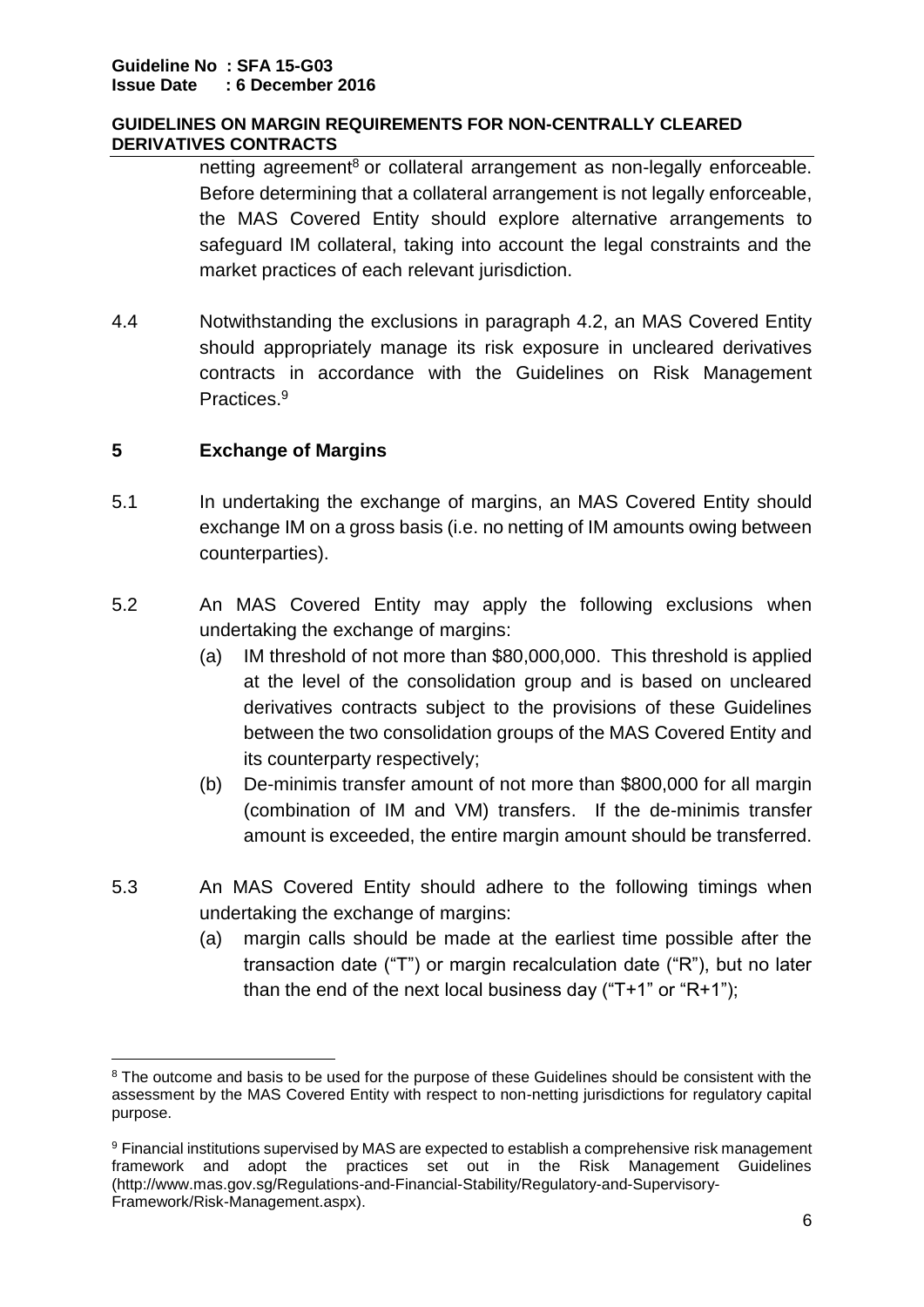(b) the exchange of margins should take place within the standard settlement cycle for the relevant collateral type but no later than three local business days from the transaction date ("T+3") or from the day that margins have to be recalculated ("R+3").

# **6 Margin Calculations and Methodologies**

# Initial Margin (IM)

- 6.1 The amount of IM to be exchanged should be calculated by reference to either –
	- (a) a quantitative portfolio margin model; or
	- (b) a standardised margin schedule outlined in Annex 2.
- 6.2 An MAS Covered Entity may opt for either approach, and not restrict itself to one approach for all its uncleared derivatives contracts. However, the MAS Covered Entity should be consistent in its approach for all contracts within the same well-defined asset class, and reasons for the approach should be based on fundamental considerations, such as differing models approved in foreign jurisdictions or the inability of certain counterparties to use certain models or approaches.
- 6.3 IM should be exchanged on a routine and consistent basis upon changes in measured potential future exposure. At a minimum, IM should be calculated and exchanged in each of the following circumstance:
	- (a) a new contract is executed with a counterparty;
	- (b) an existing contract with a counterparty terminates or expires;
	- (c) occurrence of a significant market disruption;
	- (d) the IM model (if applicable) is recalibrated;
	- (e) changes to the asset classification of existing trades (if they are computed under the standardised approach);
	- (f) no IM recalculation has been performed in the last 10 local business days.
- 6.4 Prior to execution of the transaction, the MAS Covered Entity should agree with its counterparty, in writing or other equivalent permanent electronic means, the specific margin calculation method and if applicable, the quantitative portfolio margin model to be used.
- 6.5 In the event that a margin dispute arises, any non-disputed amount should first be exchanged, while disputes are investigated, documented, and all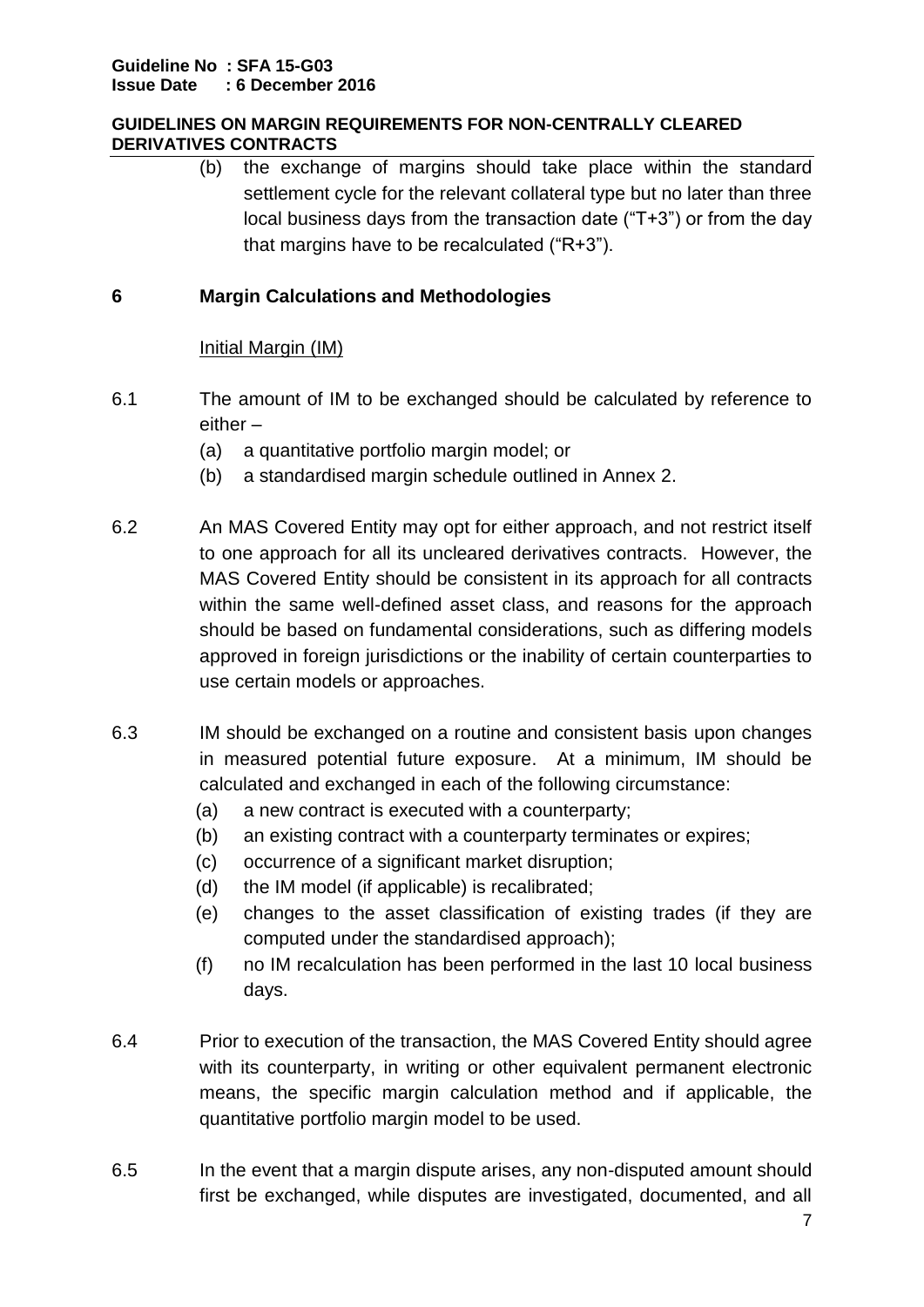necessary and appropriate efforts, including timely initiation of dispute resolution protocols, are taken to resolve the dispute and collect the remaining required amount of IM in a timely fashion.

- 6.6 Quantitative portfolio margin models may either be internally-developed or developed by a third party. Where third-party models are being used, the responsibility for ensuring compliance with these Guidelines remains with the MAS Covered Entity.
- 6.7 Any quantitative portfolio margin model should be appropriately risksensitive, capture all material risk drivers and reflect the nature, scale and complexity of the risks inherent in the underlying derivatives for which IM is being calculated. Such risks should include, where applicable, material drivers arising from correlation risks, basis risks, idiosyncratic risk for credit underlying and main non-linear dependencies. The model should also account for, in a conservative manner, the risk arising from illiquid positions or positions with limited price transparency.
- 6.8 MAS Covered Entities should adhere to the conditions set out below.

## *Notification to MAS*

- (a) Before using a quantitative portfolio margin model, an MAS Covered Entity should provide to MAS the relevant documentation, which includes the model methodology, model specifications and validation reports, to demonstrate that the model satisfies all model standards in these Guidelines. MAS may stipulate further testing or improvements to the model for continued usage of the model.
- (b) Before making any subsequent material changes to an existing model, an MAS Covered Entity should provide to MAS relevant documentation to show that the revised model would continue to comply with these Guidelines.
- (c) If a model ceases to comply with these Guidelines, an MAS Covered Entity should notify MAS that it will compute the required IM amount using the standardised schedule outlined in Annex 2;

## *Internal Governance Process*

(d) An MAS Covered Entity should subject a quantitative portfolio margin model to independent validation before use (and annually thereafter).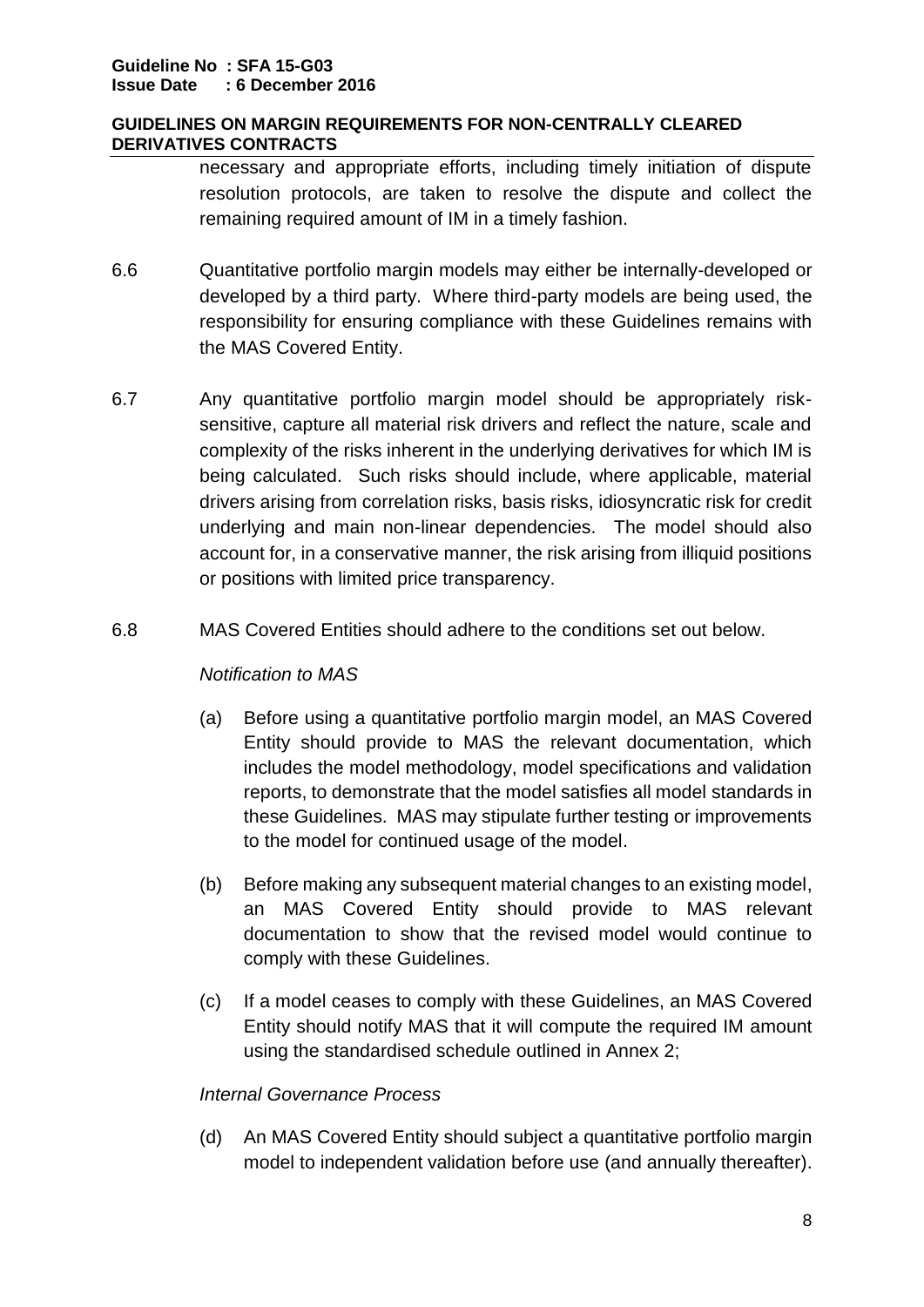- (e) An MAS Covered Entity should undertake continual assessment on a model's compliance with these Guidelines, including assessing the value of the model's risk assessments and validating the applicability of the model to the uncleared derivatives contracts for which it is being used.
- (f) An MAS Covered Entity should subject a model to a regular backtesting programme – testing the model's assessments against realised data and experience – to monitor the performance of the model. Adequate documentation of the back-testing should be maintained, which should include the back-testing methodology, back-testing results, and policies for remediation of the model.
- (g) An MAS Covered Entity should recalibrate a quantitative margin model at least annually. There should be written recalibration policies which include circumstances that would trigger an earlier recalibration, such as changing market conditions.
- (h) Senior management of an MAS Covered Entity should ensure ongoing compliance of a model with these Guidelines, review the back-testing and validation of the model at least once a year, and decide the course of action that would be taken to address model compliance issues.
- 6.9 IM calculated under the quantitative portfolio margin model should meet all the following standards:
	- (a) a one-tailed 99 per cent confidence interval over a margin period of risk (MPOR) of at least 10 days<sup>10</sup> to reflect an extreme but plausible estimate of an increase in the value of the uncleared derivatives contracts;
	- (b) the MPOR of a netting set for the calculation of IM using an IM model should include –
		- (i) the period that may elapse from the last margin exchange to the default of the counterparty; and
		- (ii) the estimated period needed to replace the derivatives contracts or hedge the risks taking into account the level of liquidity, the total volume of the derivatives contracts, and the number of

 $\overline{\phantom{a}}$ <sup>10</sup> If VM is exchanged at less than daily frequency, the minimum horizon should be set equal to 10 days plus the number of days in between VM collection.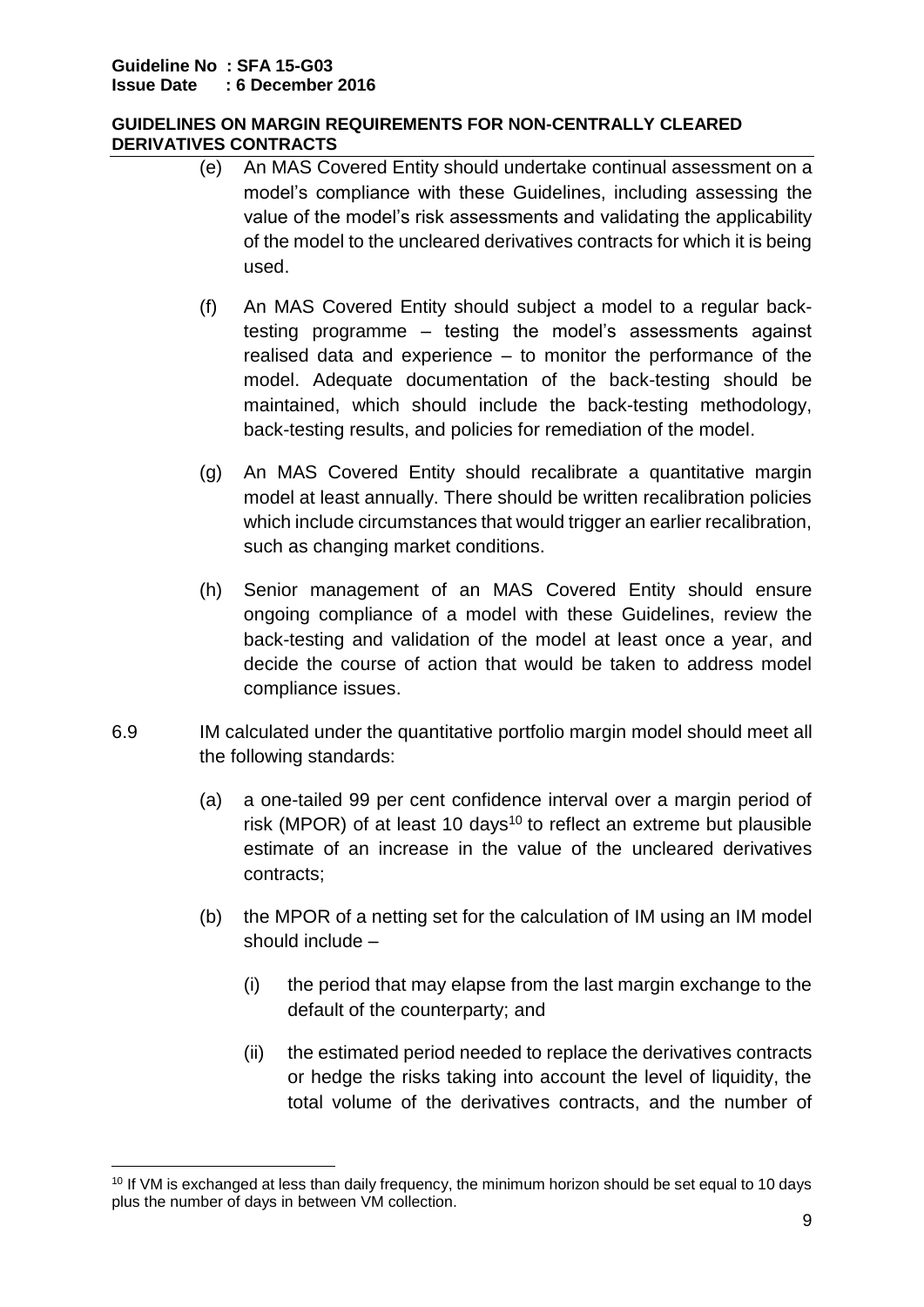participants in that market where that type of contracts or risks are traded;

- (c) the IM model should be calibrated based on historical data of not more than five years, which incorporates a period of significant financial stress to ensure sufficient margin during stress; the period of financial stress should be identified and applied separately for each broad asset class for which portfolio margining is allowed;
- (d) data within the identified period should be equally weighted for calibration purposes.
- 6.10 Quantitative IM models may account for risk on a portfolio basis subject to the following conditions:
	- (a) IM models may consider all uncleared derivatives contracts that are agreed for model use and are subject to the same legally enforceable netting agreement;
	- (b) IM models may account for diversification, hedging and risk offsets within well-defined asset classes such as currency/rates<sup>11</sup>, equity, credit, or commodities, but not across such asset classes, and provided these instruments are covered by the same legally enforceable netting agreement (i.e. the total IM amount required is a simple summation of IM requirements at each underlying asset class);
	- (c) uncleared derivatives contracts for which a firm faces zero counterparty risk require no IM to be collected and may be excluded from the IM calculation.

# Variation Margin (VM)

**.** 

- 6.11 VM should be posted or collected to fully collateralise the changes in the mark-to-market exposure of the uncleared derivatives contracts entered into by an MAS Covered Entity. In the event that the exposures cannot be marked-to-market due to market conditions, MAS Covered Entities may use an alternative process or approach.
- 6.12 VM should be calculated and collected on an aggregate net basis across all uncleared derivatives contracts, subject to the provisions of these

<sup>11</sup> Currency and interest rate derivatives contracts may be portfolio margined together as being part of a single asset class for the purposes of MAS' margin requirements.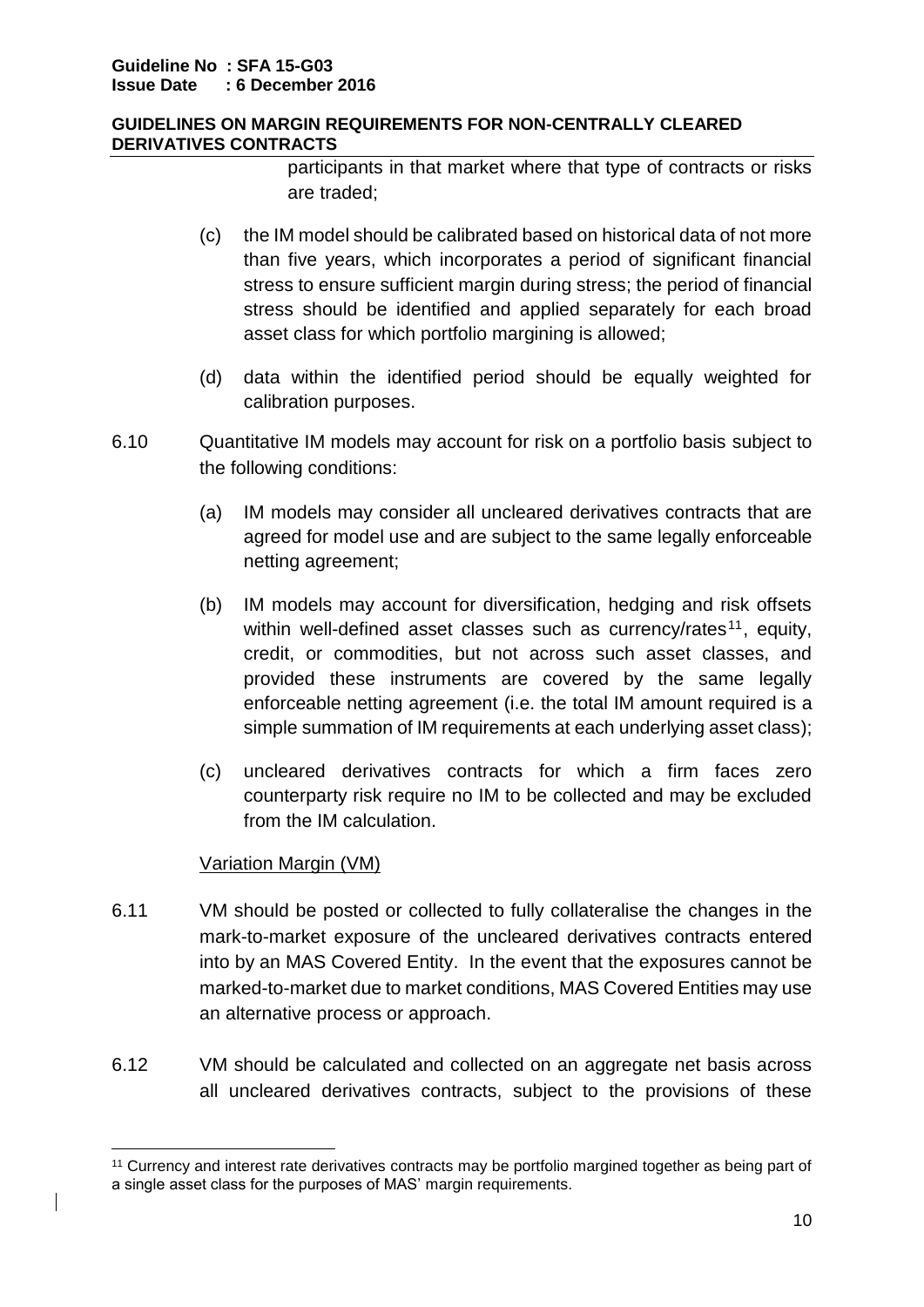Guidelines, that are executed under a single, legally enforceable netting agreement.

6.13 In the event that a margin dispute arises, MAS Covered Entities should first collect the non-disputed amount while taking all necessary and appropriate efforts, including timely initiation of dispute resolution protocols to resolve the dispute and collect the remaining VM amount in a timely fashion.

# **7 Eligible Collateral and Haircuts**

# Eligible Collateral

- 7.1 For the purpose of these Guidelines, the following are eligible collateral to meet IM and VM requirements:
	- (a) cash;
	- (b) gold;
	- (c) any debt securities  $12$ 
		- (i) with an original maturity of one year or less that has a credit quality grade of "III" or better as set out in Table 4 in Annex 3; or
		- (ii) with an original maturity of more than one year that has a credit quality grade of "4" or better as set out in Table 3 in Annex 3 if it is issued by a central government or central bank, or a credit quality grade of "3" or better as set out in Table 3 in Annex 3 if it is issued by any other entity;
	- (d) any equity security (including convertible bonds) included in a main stock index of a regulated exchange;
	- (e) any unit in a collective investment scheme where
		- (i) a price for the units is publicly quoted daily; and
		- (ii) the collective investment scheme is limited to investing in the instruments listed in this paragraph.
- 7.2 An MAS Covered Entity should determine whether a stock index qualifies as a main stock index for the purpose of sub-paragraph 7.1(d). In making this determination, the MAS Covered Entity should ensure that equities included in the stock index are highly liquid and able to hold their value in a time of financial stress, after accounting for collateral haircuts. The MAS Covered Entity should be able to liquidate such equity collateral within a reasonable amount of time and the proceeds should sufficiently protect the

 $\overline{\phantom{a}}$  $12$  For the avoidance of doubt, securitisations are not included in the scope of debt securities for the purposes of eligible collateral.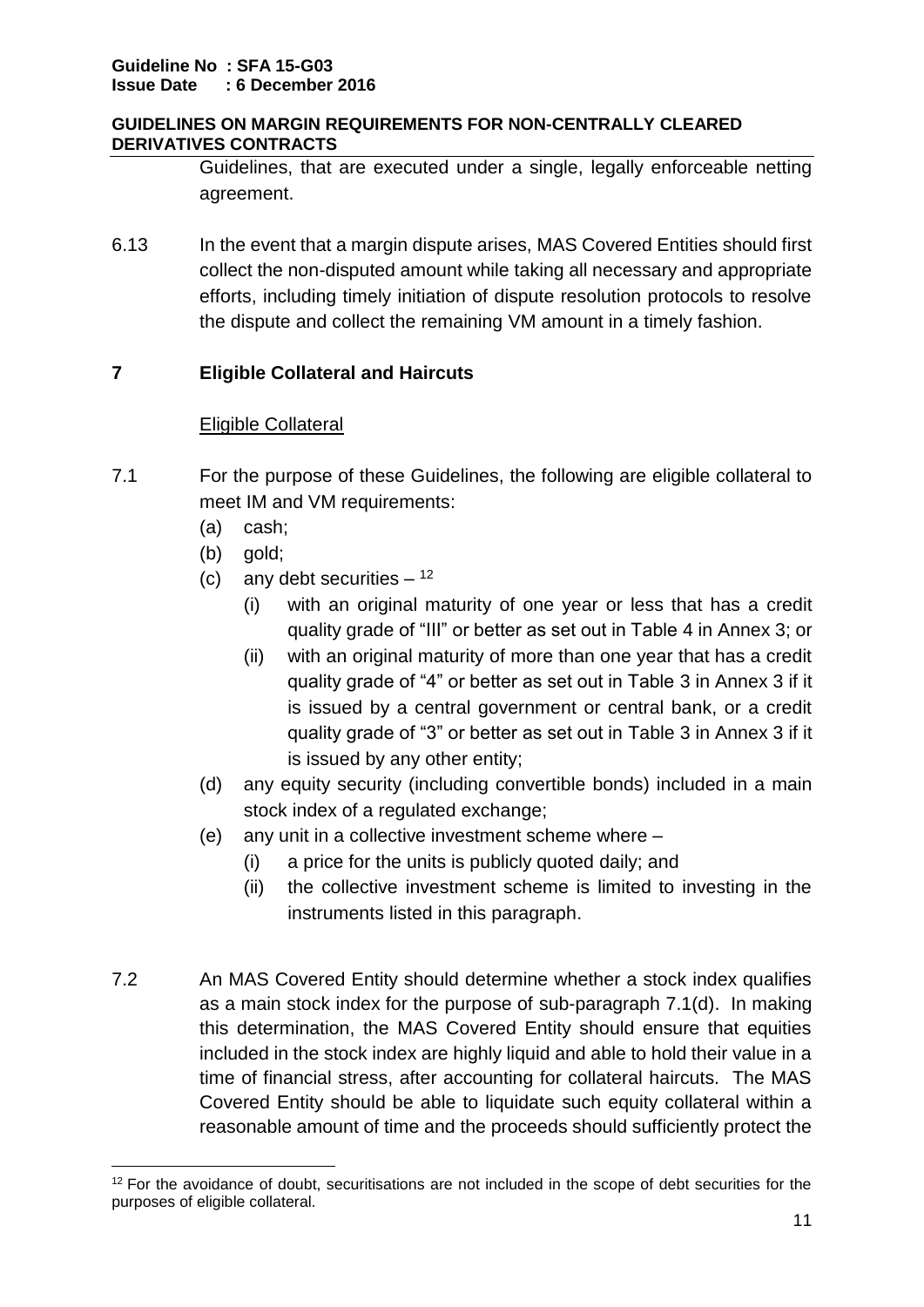MAS Covered Entity from losses on uncleared derivatives contracts in the event of a counterparty default.

- 7.3 Notwithstanding the list of eligible collateral set out in paragraph 7.1, an MAS Covered Entity should not include specific types of collateral as eligible collateral in cases where –
	- (a) the MAS Covered Entity determines that it would not be able to liquidate such collateral in a timely manner in case of default of the posting counterparty; or
	- (b) the securities are issued by the MAS Covered Entity (or its related entities<sup>13</sup>) or a counterparty (or its related entities).

# **Haircuts**

- 7.4 An MAS Covered Entity should perform daily valuation of collateral exchanged to meet IM and VM requirements and apply haircuts to the value of the eligible collateral, to account for the fact that certain collateral may not be readily liquidated at full value at the time of counterparty default (or termination of contracts or any other specified events), particularly during a period of financial stress.
- 7.5 An MAS Covered Entity should apply standardised schedule-based haircuts (set out in Annex 4), based on the type of collateral posted or received, to the value of eligible collateral for the purpose of meeting margin requirements. Internal or third party quantitative model-based haircuts should not be used for determining the haircuts to be applied to the value of eligible collateral.
- 7.6 For the purpose of meeting VM requirements, an MAS Covered Entity should apply an additive currency mismatch haircut of 8% to all non-cash collateral that is posted or received in a currency other than the ones agreed in the relevant contract. <sup>14</sup> The currency mismatch haircut of 8% should not apply in the case of cash collateral.

<sup>1</sup>  $13$  Related entities refer to  $-$ 

<sup>(</sup>a) for an MAS Covered Entity incorporated in Singapore – entities within the same consolidation group for the purpose of Singapore Financial Reporting Standards FRS 110: Consolidated Financial Statements; and

<sup>(</sup>b) for an MAS Covered Entity incorporated outside Singapore – entities within the same consolidation group based on the applicable accounting standards in the place of its incorporation, formation or establishment.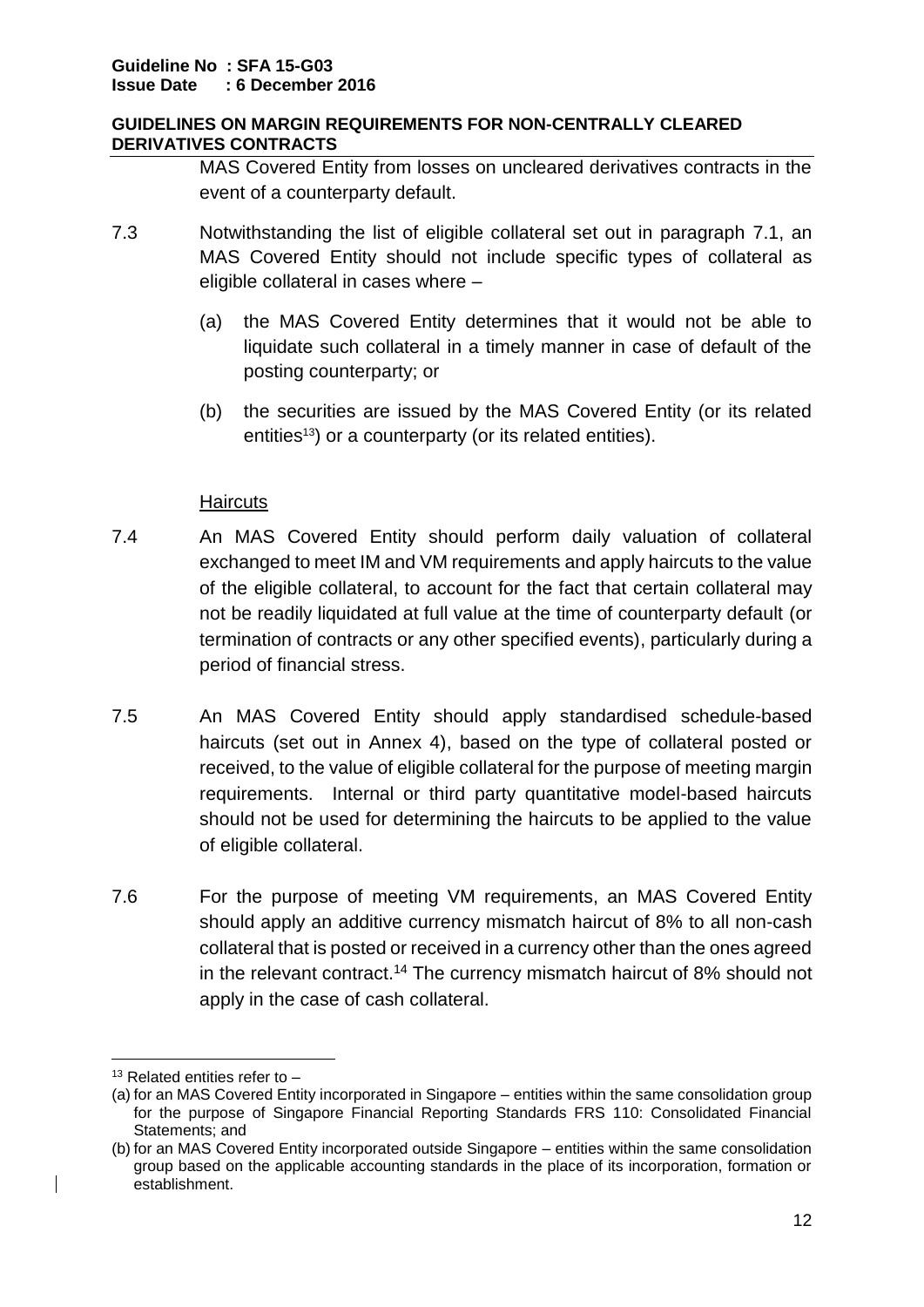7.7 For the purpose of meeting IM requirements, an MAS Covered Entity should apply an additive currency mismatch haircut of 8% to all cash and non-cash collateral that is posted or received in a currency other than the termination currency that the counterparty which has posted the collateral has designated in the relevant contract.<sup>14</sup> Each counterparty may specify one termination currency, such that there should be a maximum of two termination currencies between both counterparties.

# **8 Managing Collateral Risks**

- 8.1 To manage risks associated with collateral exchanged to meet IM and VM requirements, an MAS Covered Entity should ensure that –
	- (a) the value of the collateral does not exhibit a significant correlation with the creditworthiness of the counterparty or the value of the underlying uncleared derivatives portfolio so that the effectiveness of the protection offered by the collateral collected is not undermined (i.e. "wrong way risk");
	- (b) policies, procedures and controls are established to ensure that the collateral collected is reasonably diversified, and is not overly concentrated in an individual issuer, issuer type or asset type; and
	- (c) in the event of a dispute over the value of eligible collateral, any undisputed amount should first be exchanged while all necessary and appropriate efforts are being undertaken (including timely initiation of dispute resolution protocols) to resolve the dispute and exchange the disputed margin in a timely fashion.
- 8.2 An MAS Covered Entity may substitute the collateral that has been posted or received for IM or VM purposes, subject to meeting the following conditions:
	- (a) consent from its counterparty is obtained and is supported by the relevant contracts;
	- (b) the substituted collateral meets all the requirements (including the applicable haircuts) set out in these Guidelines.

 $\overline{\phantom{a}}$ <sup>14</sup> This refers to the applicable individual derivatives contract, a legally enforceable master netting agreement, or a credit support agreement.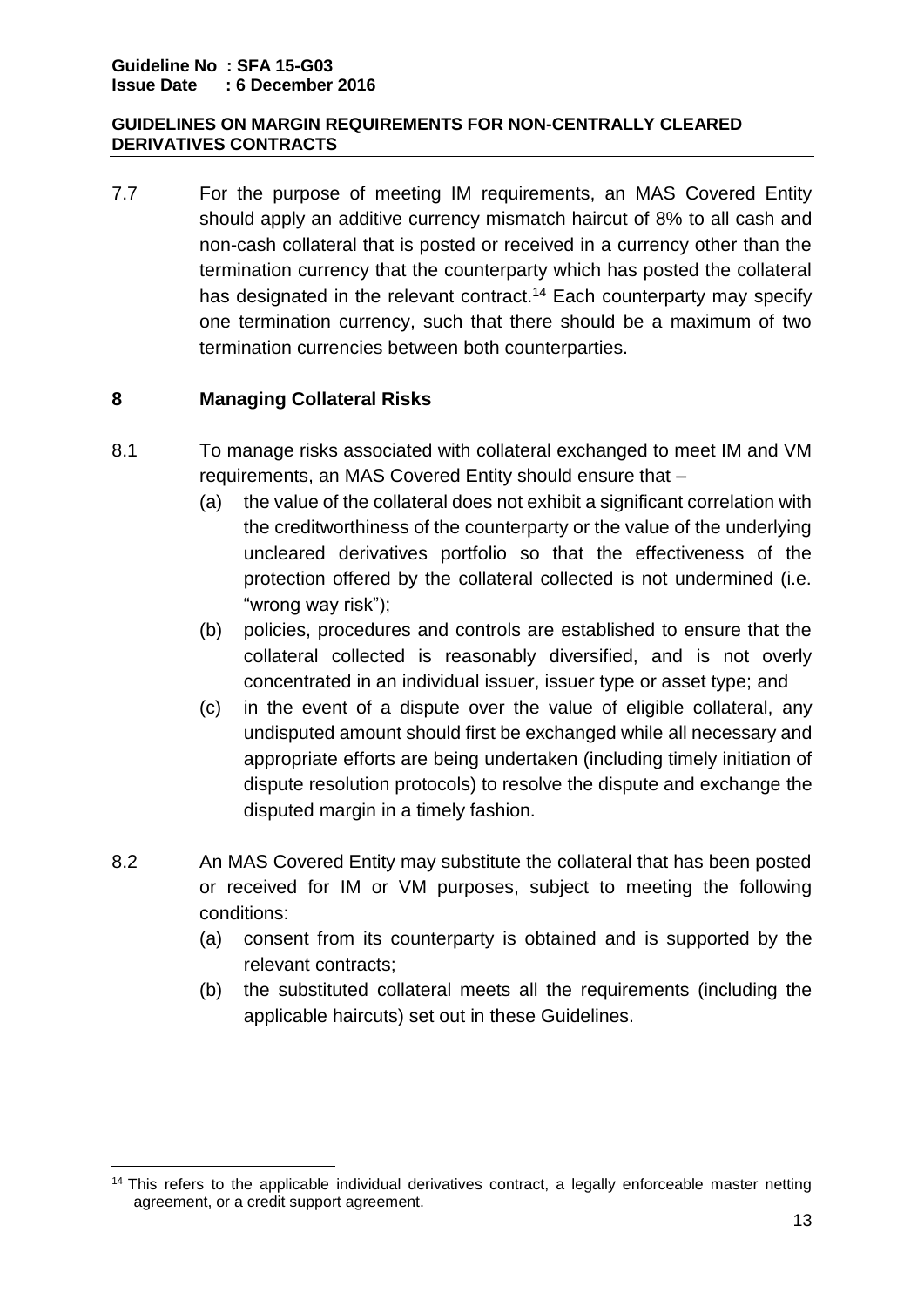## Safekeeping of IM

- 8.3 Subject to conditions as set out in Annex 5, an MAS Covered Entity should ensure that the IM collected from counterparties is maintained in a manner such that –
	- (a) IM collected is available to the collecting party on a timely basis, where legally possible, <sup>15</sup> following a default or early termination by the posting party;
	- (b) IM collected is segregated from the proprietary moneys and assets of the collecting party (or held with an independent third party custodian) under trust or custody account arrangement to address the insolvency risk of the collecting party; and
	- (c) IM collected is subject to legally enforceable arrangements that protect the posting party to the extent possible under applicable law in the event that the collecting party enters insolvency or bankruptcy.
- 8.4 An MAS Covered Entity may re-hypothecate, re-pledge or re-use the noncash IM collected from counterparties subject to meeting the conditions as set out in Annex 5.
- 8.5 Subject to the prior written consent of the counterparty, the MAS Covered Entity may re-invest cash IM collected from the counterparty into eligible collateral provided that the re-invested cash IM (after application of the relevant haircuts) meets the provisions set out in these Guidelines and Annex 5.

# **9 Deemed Compliance**

- 9.1 An MAS Covered Entity, or its cross-border derivatives transactions, may be subject to margin requirements in a foreign jurisdiction. The Authority may deem that an MAS Covered Entity is in compliance with the requirements in these Guidelines if –
	- (a) the margin requirements in the foreign jurisdiction are assessed to be comparable to the requirements in these Guidelines; and

**<sup>.</sup>** <sup>15</sup> There may be jurisdictions where a resolution authority has powers to impose a stay on termination rights or other restrictions on collateral held in relation to an uncleared derivatives contract, such that it becomes not legally possible to make the IM available to a collecting party. Where such legal limitations exist, the IM should be made available to the collecting party as soon as the relevant restriction is lifted by the authority.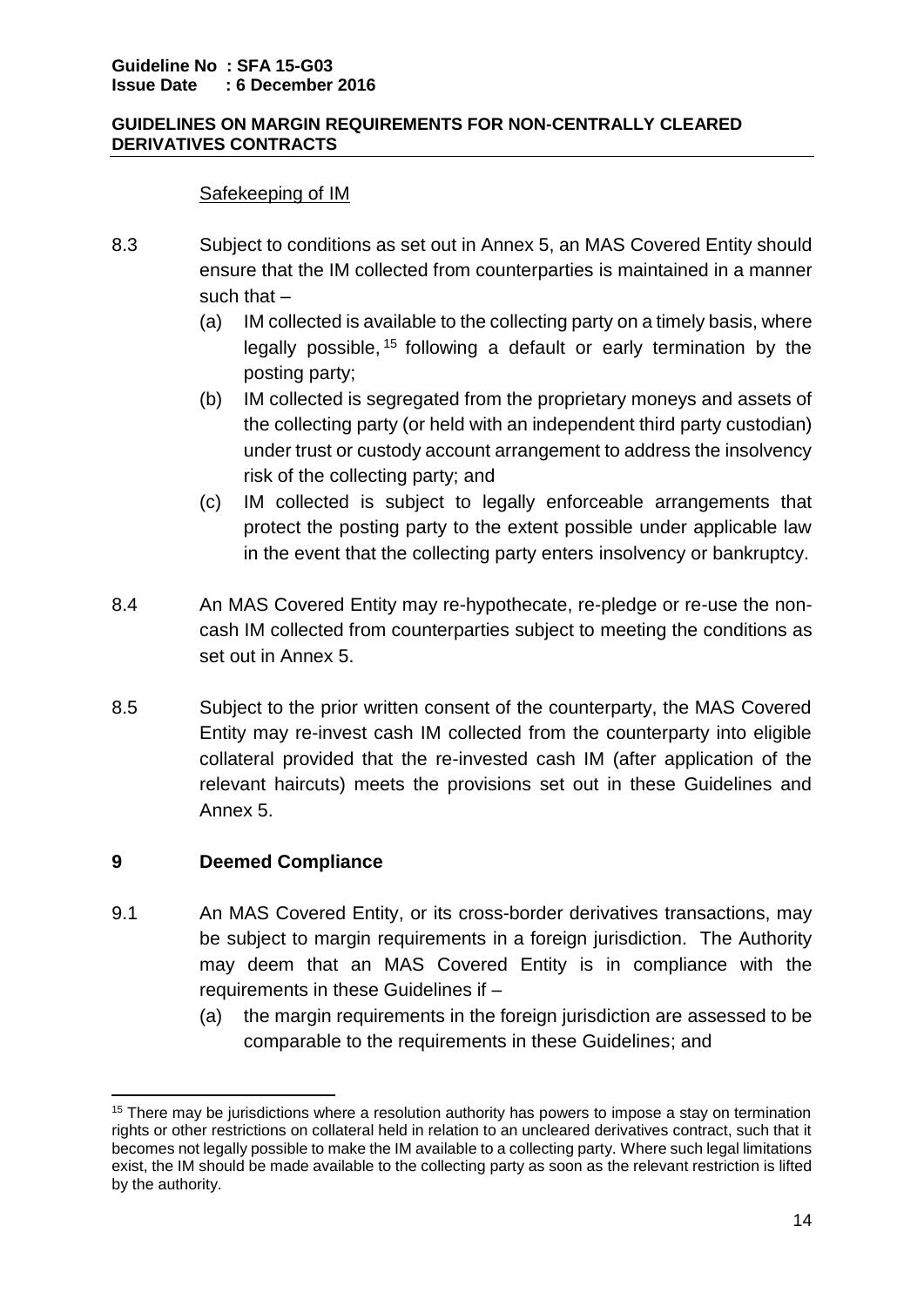- (b) the MAS Covered Entity can demonstrate that it has complied with the margin requirements of that foreign jurisdiction.
- 9.2 In considering whether the margin requirements in a foreign jurisdiction are comparable, the Authority would have regard to whether the framework in the foreign jurisdiction is implemented in line with the policy framework on Margin Requirements for Non-Centrally Cleared Derivatives issued by the Basel Committee for Banking Supervision (BCBS) and International Organization of Securities Commissions (IOSCO). The Authority may impose additional conditions to be met by an MAS Covered Entity intending to comply with the margin requirements of specific foreign jurisdictions.

## **10 Implementation Schedule**

**.** 

## Commencement of Exchange of Variation Margin

10.1 An MAS Covered Entity should commence the exchange of VM in respect of uncleared derivatives contracts transacted with a counterparty that is an MAS Covered Entity or a Foreign Covered Entity from 1 March 2017.

## Commencement of Exchange of Initial Margin

10.2 An MAS Covered Entity should commence the exchange of IM in respect of uncleared derivatives contracts entered into with a counterparty that is an MAS Covered Entity or a Foreign Covered Entity from the phase-in dates specified in Table 1. The exchange of IM applies from each phase-in date where both the MAS Covered Entity and the counterparty each belong to a consolidation group whose aggregate notional amount of uncleared derivatives contracts exceeds the respective thresholds.<sup>16</sup>

| <b>Threshold</b> | <b>Phase-in Date</b>                      |
|------------------|-------------------------------------------|
| \$4.8 trillion   | 1 March 2017                              |
| \$3.6 trillion   | 1 September 2017                          |
| \$2.4 trillion   | 1 September 2018                          |
| \$1.2 trillion   | 1 September 2019                          |
| \$13.0 billion   | From 1 September 2020 for each subsequent |
|                  | 12-month period                           |

#### **Table 1: Phased-in schedule for the exchange of IM**

<sup>&</sup>lt;sup>16</sup> The exchange of IM is not required if either the MAS Covered Entity or the counterparty does not exceed the threshold during the phase-in date.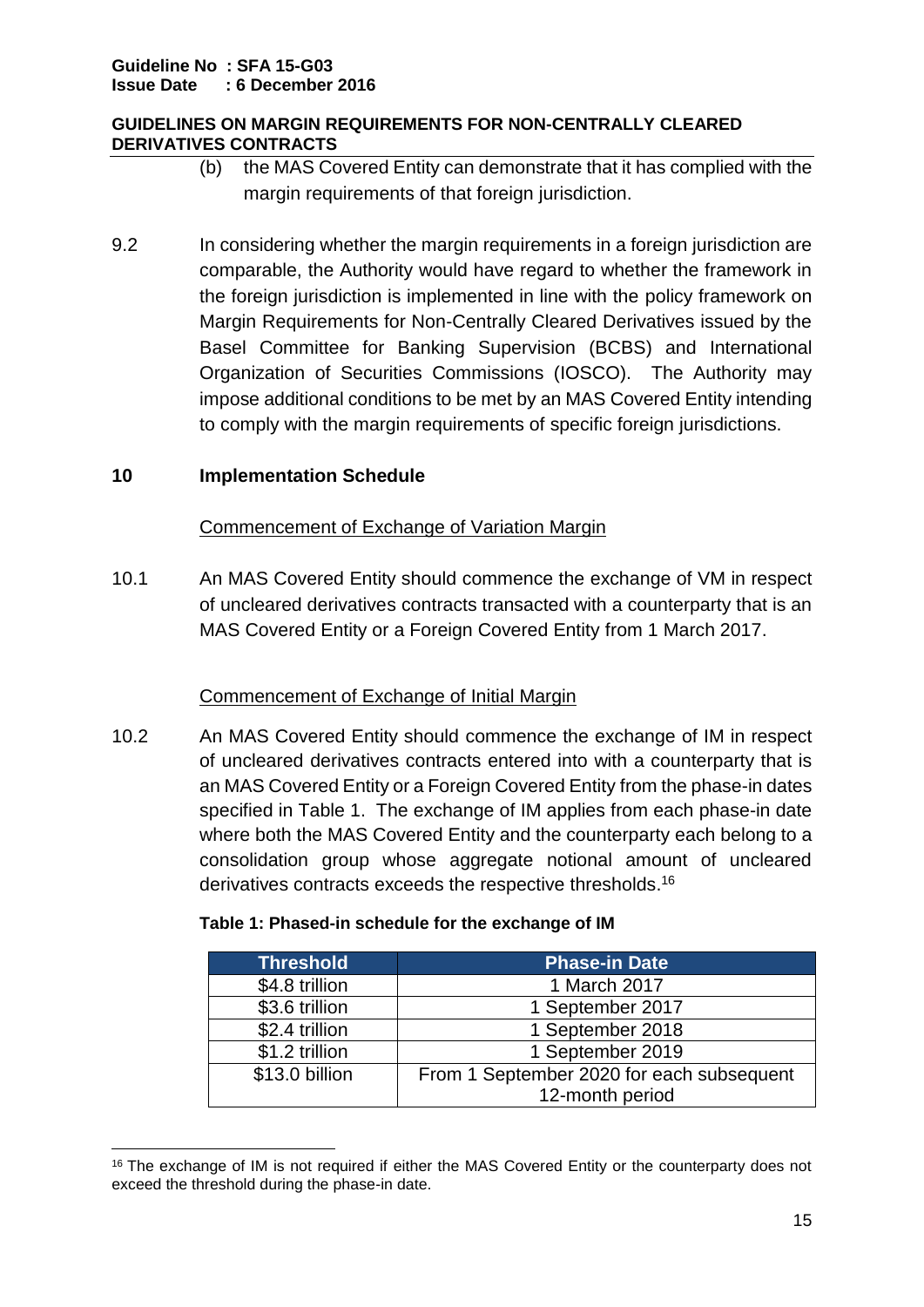- 10.3 For the purpose of paragraphs 10.1 and 10.2
	- (a) these Guidelines should apply to new uncleared derivatives contracts 17, <sup>18</sup> entered into after the respective phase-in date that applies to an MAS Covered Entity. For the avoidance of doubt, the MAS Covered Entity is not required to exchange VM and IM for other contracts<sup>19</sup> entered into prior to the commencement of the scheduled phase-in date; and
	- (b) computation of the average aggregate notional amount of uncleared derivatives contracts is –
		- (i) the total uncleared derivatives exposure of all entities within a consolidation group, excluding intra-group transactions;
		- (ii) a simple average of the outstanding total month-end gross notional amount of uncleared derivatives exposure for March, April and May preceding the commencement from each phasein date;
		- (iii) including the uncleared derivatives contracts with any person referred to in Annex 1; and
		- (iv) including the uncleared derivatives contracts in paragraph 4.2 of these Guidelines.

# **11 Keeping of Books and Other Information**

**.** 

- 11.1 An MAS Covered Entity should ensure that all relevant books, and all transaction information and related information for the purposes of these Guidelines, are kept –
	- (a) in the case of any relevant book, until at least five years after the last date of the expiry or termination of a contract, an agreement or a transaction to which the book relates; or

<sup>&</sup>lt;sup>17</sup> Genuine amendments to existing derivatives contracts do not qualify as a new derivatives contract. These include transactions arising from portfolio compression of existing derivatives contracts entered into before the commencement of these Guidelines.

<sup>&</sup>lt;sup>18</sup> Where a new uncleared derivatives contract is subject to the provisions of these Guidelines at inception, the provisions should apply until the expiry or termination of the contract.

<sup>&</sup>lt;sup>19</sup> An MAS Covered Entity is expected to prudently manage the relevant risks arising from uncleared derivatives contracts for which the MAS Covered Entity is not required to exchange VM and IM.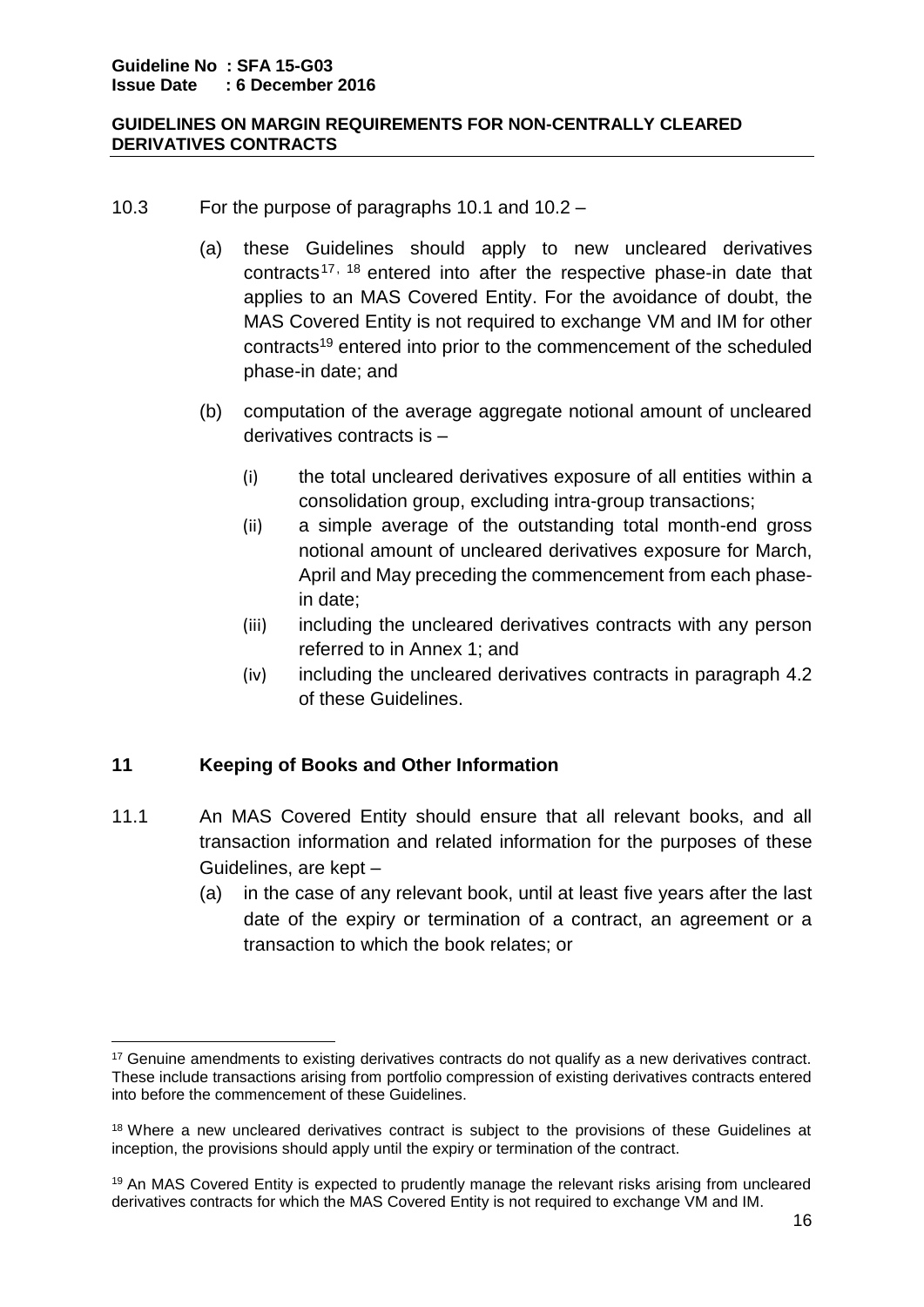(b) in the case of any transaction information or related information, until at least five years after the date of the expiry or termination of the contract, agreement or transaction to which the information relates.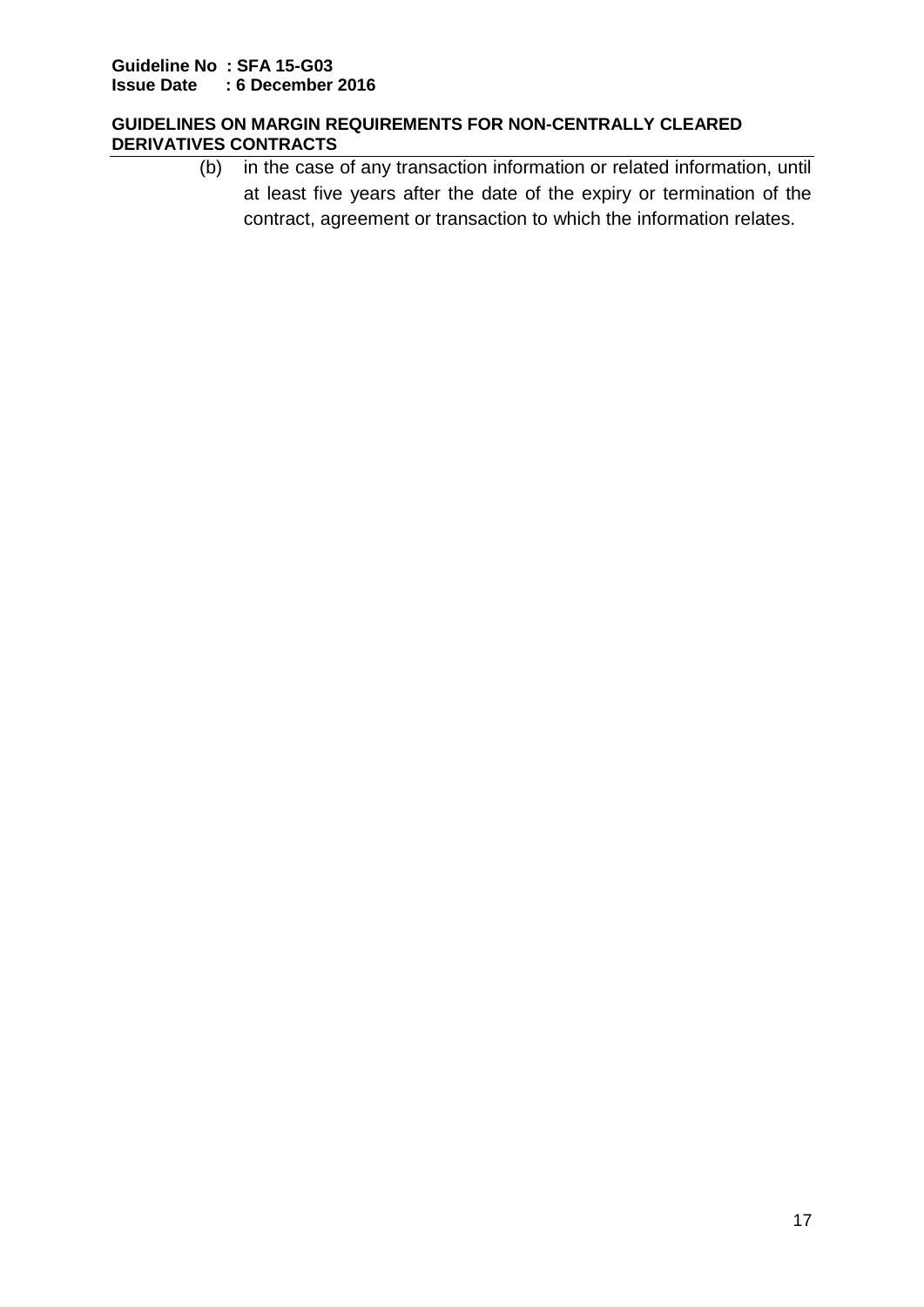**Annex 1**

- 1. The Government
- 2. Any statutory board established under any written law
- 3. Any central bank in a jurisdiction other than Singapore
- 4. Any central government in a jurisdiction other than Singapore
- 5. Any agency (of a central government in a jurisdiction other than Singapore) that is incorporated or established, in a jurisdiction other than Singapore, for non-commercial purposes
- 6. Any of the following multilateral agencies, organisations or entities:
	- (a) the African Development Bank
	- (b) the Asian Development Bank
	- (c) the Asian Infrastructure Investment Bank
	- (d) the Bank for International Settlements
	- (e) the European Bank for Reconstruction and Development
	- (f) the European Economic Community
	- (g) the European Investment Bank
	- (h) the Inter-American Development Bank
	- (i) the International Bank for Reconstruction and Development (World Bank)
	- (j) the International Finance Corporation
	- (k) the International Monetary Fund
- 7. Any person referred to in paragraph 3.1 of the Guidelines whose aggregate month-end average notional amount of uncleared derivatives contracts booked in Singapore for March, April and May of the year does not exceed \$5,000,000,000. In the event that the aggregate month-end average for the three months is \$5,000,000,000 and above, an MAS Covered Entity should, in accordance with these Guidelines, commence the exchange of margins for new uncleared derivatives contracts entered into from 1 September of the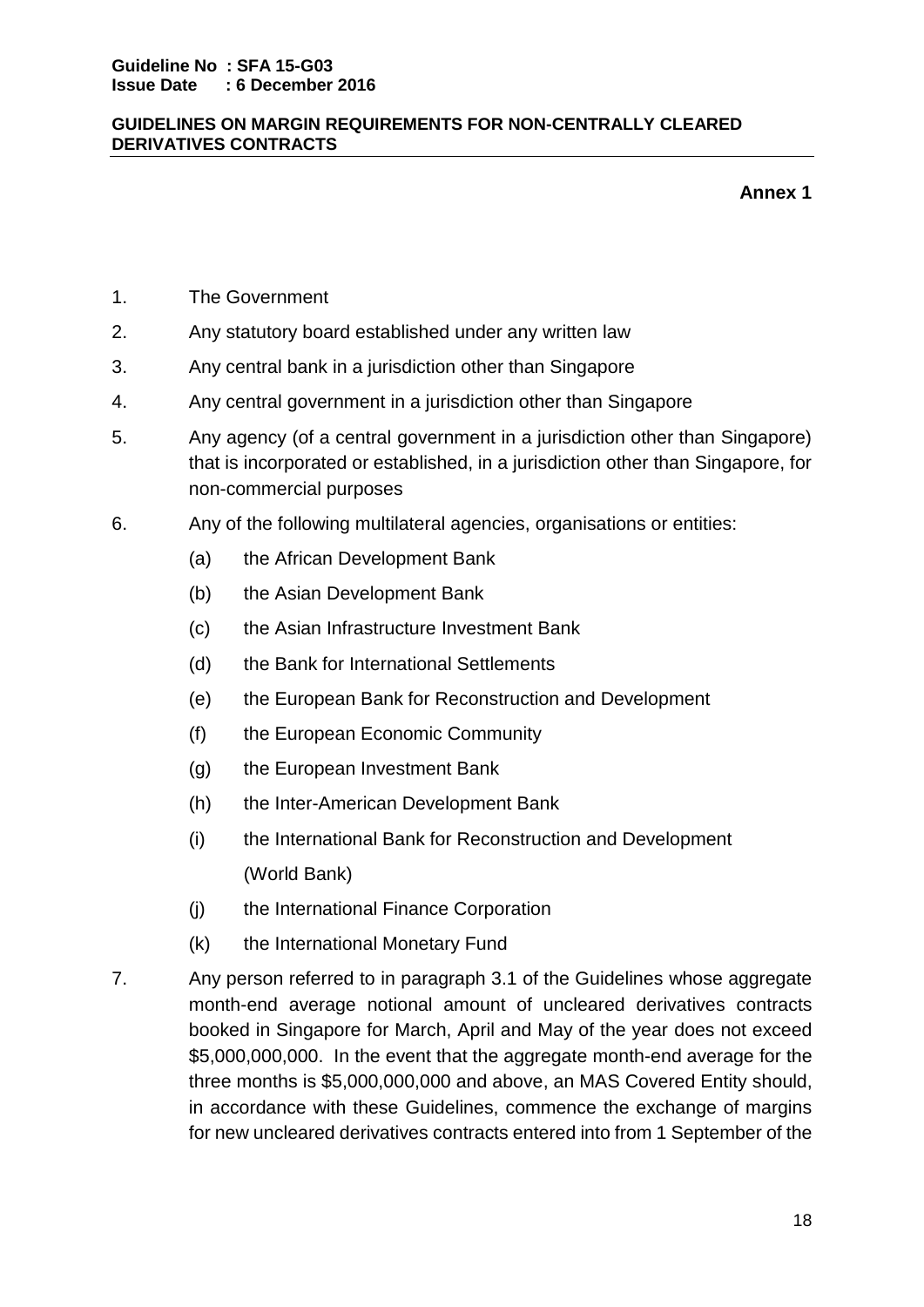year.<sup>20</sup> For the avoidance of doubt, all outstanding uncleared derivatives transactions (including intragroup transactions) that are not subject to the provisions of these Guidelines should be included in the calculation of the threshold.

<sup>1</sup> <sup>20</sup> Footnotes 16 and 17 apply.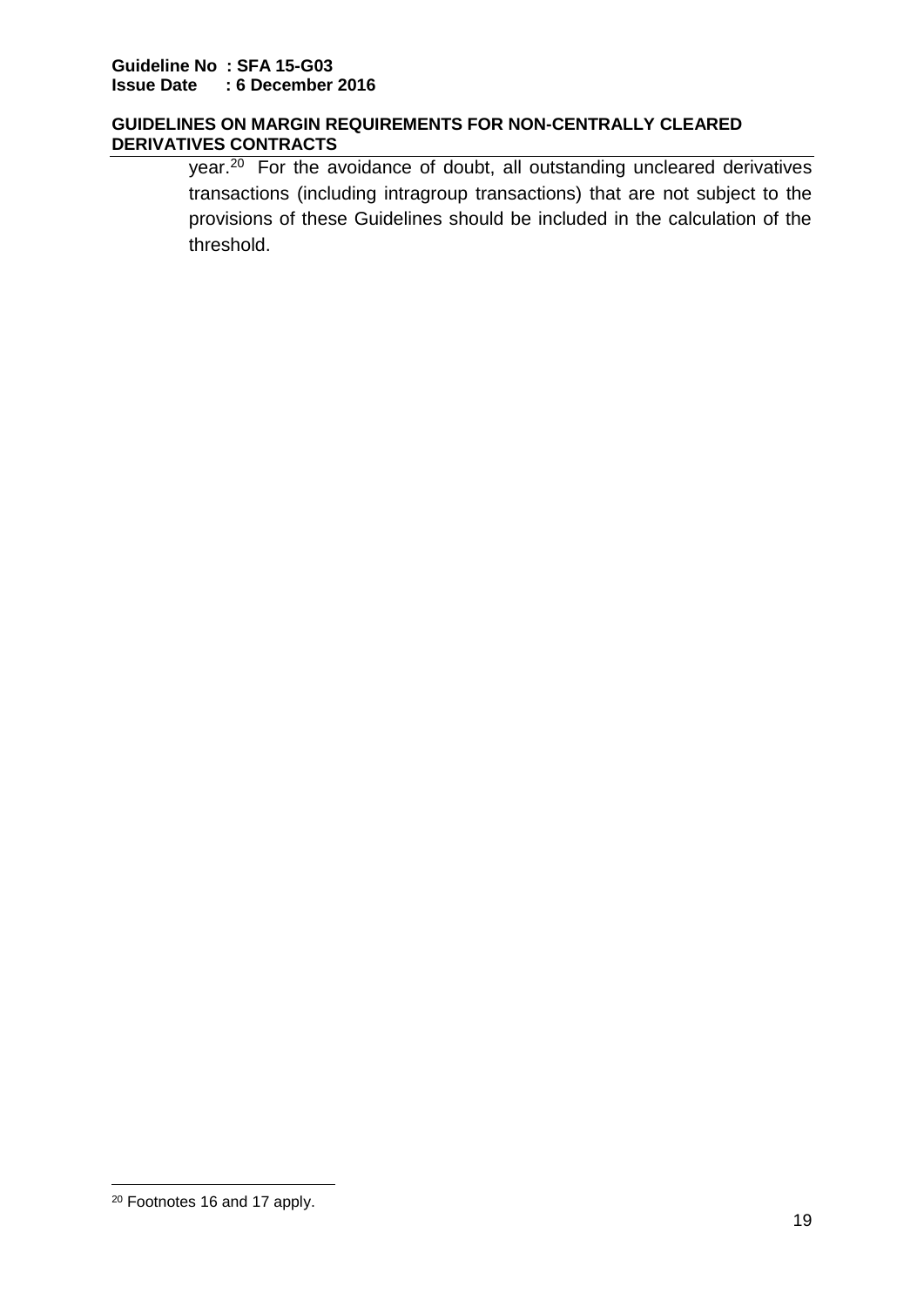**.** 

## **GUIDELINES ON MARGIN REQUIREMENTS FOR NON-CENTRALLY CLEARED DERIVATIVES CONTRACTS**

**Annex 2**

# **Calculation of Initial Margin**

- 1. The *net standardised IM* amount calculated is set out in the paragraphs below.
- 2. For each netting agreement, the required initial margin amount should be calculated in the following steps:

Step 1: For each derivatives contract of the asset class, the gross notional size of the derivatives contract should be multiplied by the margin rate in Table 2.

Step 2: This amount is then summed across all asset classes in the same netting agreement to obtain the *gross standardised IM* amount. Simple netting of notional amounts where contracts are matched by the same underlying and maturity is allowed $21$ .

Step 3: The gross standardised IM amount is then adjusted by the ratio of the net replacement cost to gross replacement cost (NGR). This is expressed through the following formula:

Net standardised IM =  $(0.4 + 0.6 \times \text{NGR}) \times \text{gross standardized IM}$ 

- 3. The net replacement cost is the sum of all positive and negative mark-tomarket values of all derivatives contracts in the same netting agreement. The net replacement cost is floored at zero.
- 4. The gross replacement cost is the sum of the mark-to-market values of all derivatives contracts with a positive mark to-market value in the same netting agreement.

 $21$  As an example, a pay-fixed-interest-rate swap with a maturity of three years and a notional of \$100,000,000 could be netted against another pay-floating-interest-rate swap with a maturity of three years and a notional of \$50,000,000 to arrive at a single notional of \$50,000,000, to which the appropriate margin rate would be applied. Derivatives with different fundamental characteristics such as the underlying, maturity etc. may not be netted against each other.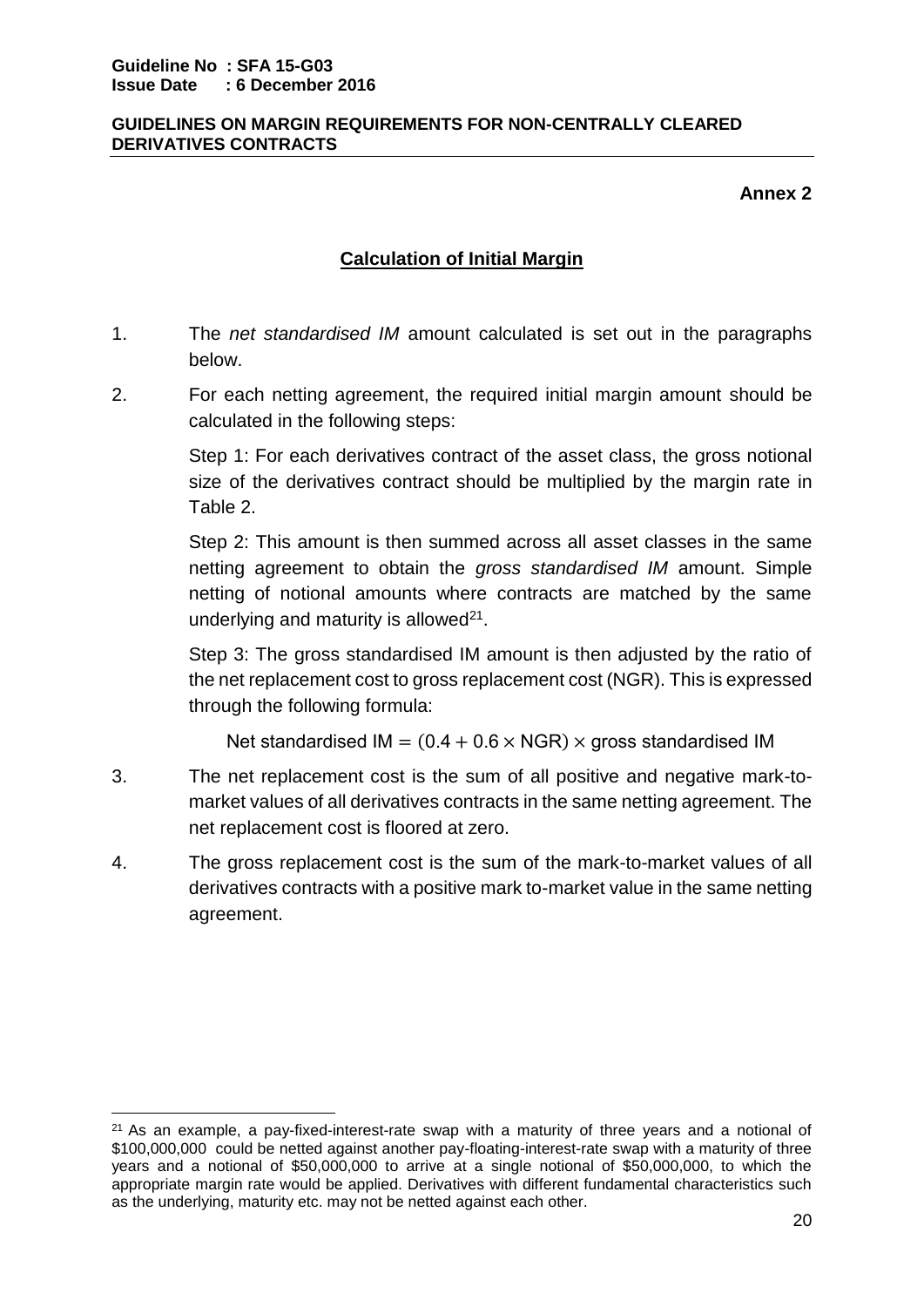## **Guideline No : SFA 15-G03 Issue Date : 6 December 2016**

#### **GUIDELINES ON MARGIN REQUIREMENTS FOR NON-CENTRALLY CLEARED DERIVATIVES CONTRACTS**

# **Table 2: Standardised Initial Margin Schedule**

|                  | <b>Asset Class</b>             | <b>Initial Margin Requirement</b><br>(% of Notional Exposure) |  |
|------------------|--------------------------------|---------------------------------------------------------------|--|
|                  | Residual maturity: 0 - 2 year  | 2                                                             |  |
| Credit           | Residual maturity: 2 - 5 years | 5                                                             |  |
|                  | Residual maturity: > 5 years   | 10                                                            |  |
| Commodity        |                                | 15                                                            |  |
| Equity           |                                | 15                                                            |  |
| Foreign Exchange |                                | 6                                                             |  |
| Interest rate    | Residual maturity: 0 - 2 year  |                                                               |  |
|                  | Residual maturity: 2 - 5 years | $\overline{2}$                                                |  |
|                  | Residual maturity: $>$ 5 years | 4                                                             |  |
| Others           |                                | 15                                                            |  |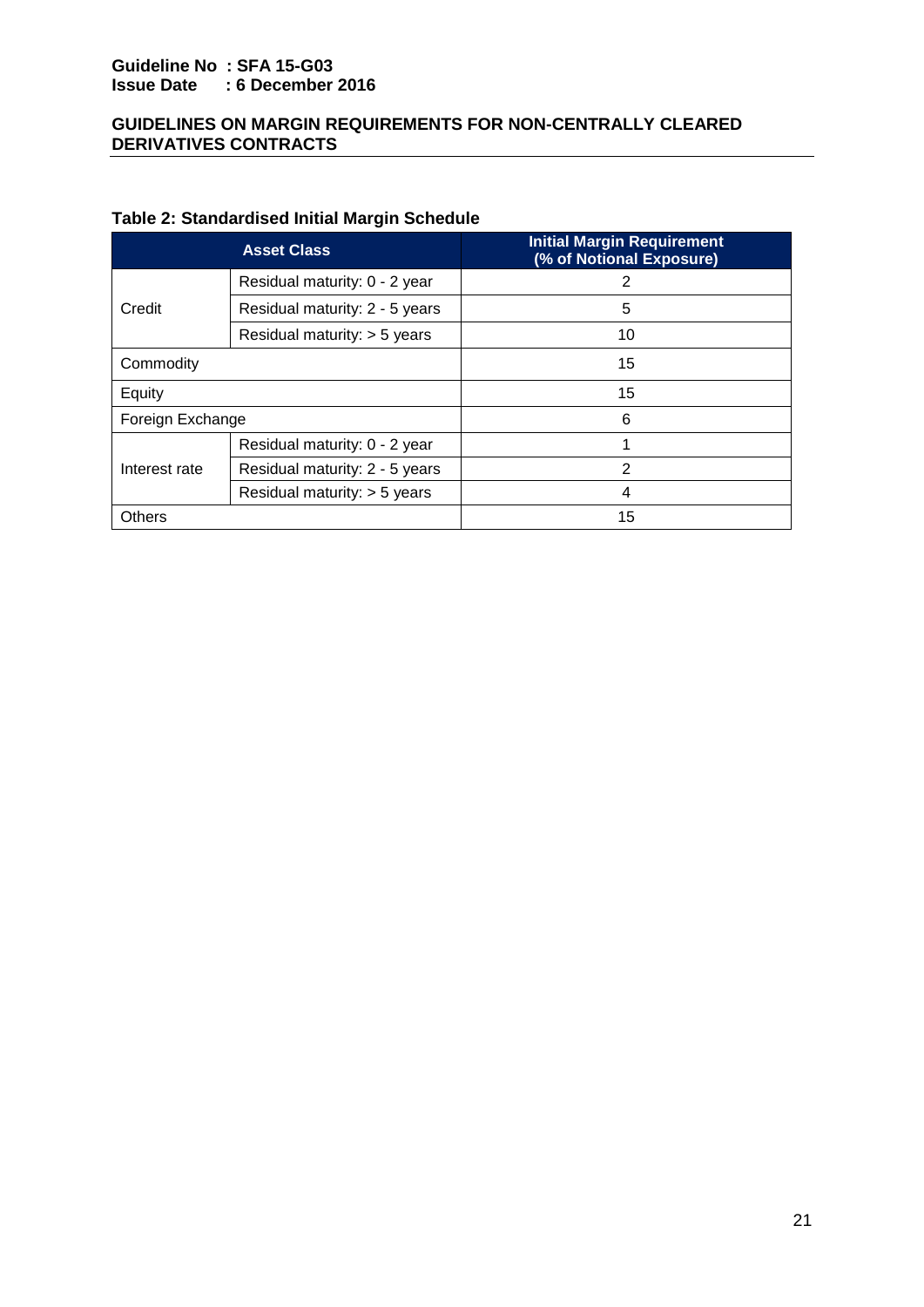**Annex 3**

# **Credit Quality Grades**

**Table 3: Credit Quality Grades and External Credit Assessment Institution (ECAIs) for Debt Securities with Original Maturities Exceeding One Year**

| <b>Credit Quality</b><br><b>Grade</b> | $\overline{1}$ | $\overline{2}$ | $\overline{\mathbf{3}}$ | $\overline{\mathbf{4}}$ | $5\phantom{1}$ | $6\phantom{1}$   |
|---------------------------------------|----------------|----------------|-------------------------|-------------------------|----------------|------------------|
| <b>Fitch Ratings</b>                  | AAA            | $A+$           | BBB+                    | BB+                     | $B+$           | CCC+             |
|                                       | $AA+$          | A              | <b>BBB</b>              | <b>BB</b>               | B              | CCC              |
|                                       | AA             | $A-$           | BBB-                    | BB-                     | $B -$          | CCC-             |
|                                       | $AA-$          |                |                         |                         |                | CC               |
|                                       |                |                |                         |                         |                | C                |
|                                       |                |                |                         |                         |                | D                |
| Moody's Investors                     | Aaa            | A <sub>1</sub> | Baa1                    | Ba1                     | <b>B1</b>      | Caa1             |
| Service                               | Aa1            | A2             | Baa2                    | Ba <sub>2</sub>         | <b>B2</b>      | Caa <sub>2</sub> |
|                                       | Aa2            | A3             | Baa3                    | Ba3                     | B <sub>3</sub> | Caa <sub>3</sub> |
|                                       | Aa3            |                |                         |                         |                | Ca               |
|                                       |                |                |                         |                         |                | $\mathsf{C}$     |
| Standard & Poor's                     | AAA            | $A+$           | BBB+                    | BB+                     | $B+$           | CCC+             |
| <b>Ratings Services</b>               | $AA+$          | A              | <b>BBB</b>              | <b>BB</b>               | B              | CCC              |
|                                       | AA             | $A-$           | BBB-                    | BB-                     | $B -$          | CCC-             |
|                                       | $AA-$          |                |                         |                         |                | CC               |
|                                       |                |                |                         |                         |                | C                |
|                                       |                |                |                         |                         |                | D                |

**Table 4: Credit Quality Grades and ECAIs for Debt Securities with Original Maturities of One Year or Less**

| <b>Short-term Credit Quality Grade</b> |            |       | Ш       | IV            |
|----------------------------------------|------------|-------|---------|---------------|
| <b>Fitch Ratings</b>                   | F-1        | F-2   | $F-3$   | <b>Others</b> |
| Moody's Investors Service              | <b>P-1</b> | $P-2$ | $P - 3$ | <b>Others</b> |
| Standard & Poor's Ratings Services     | $A - 1$    | $A-2$ | $A - 3$ | <b>Others</b> |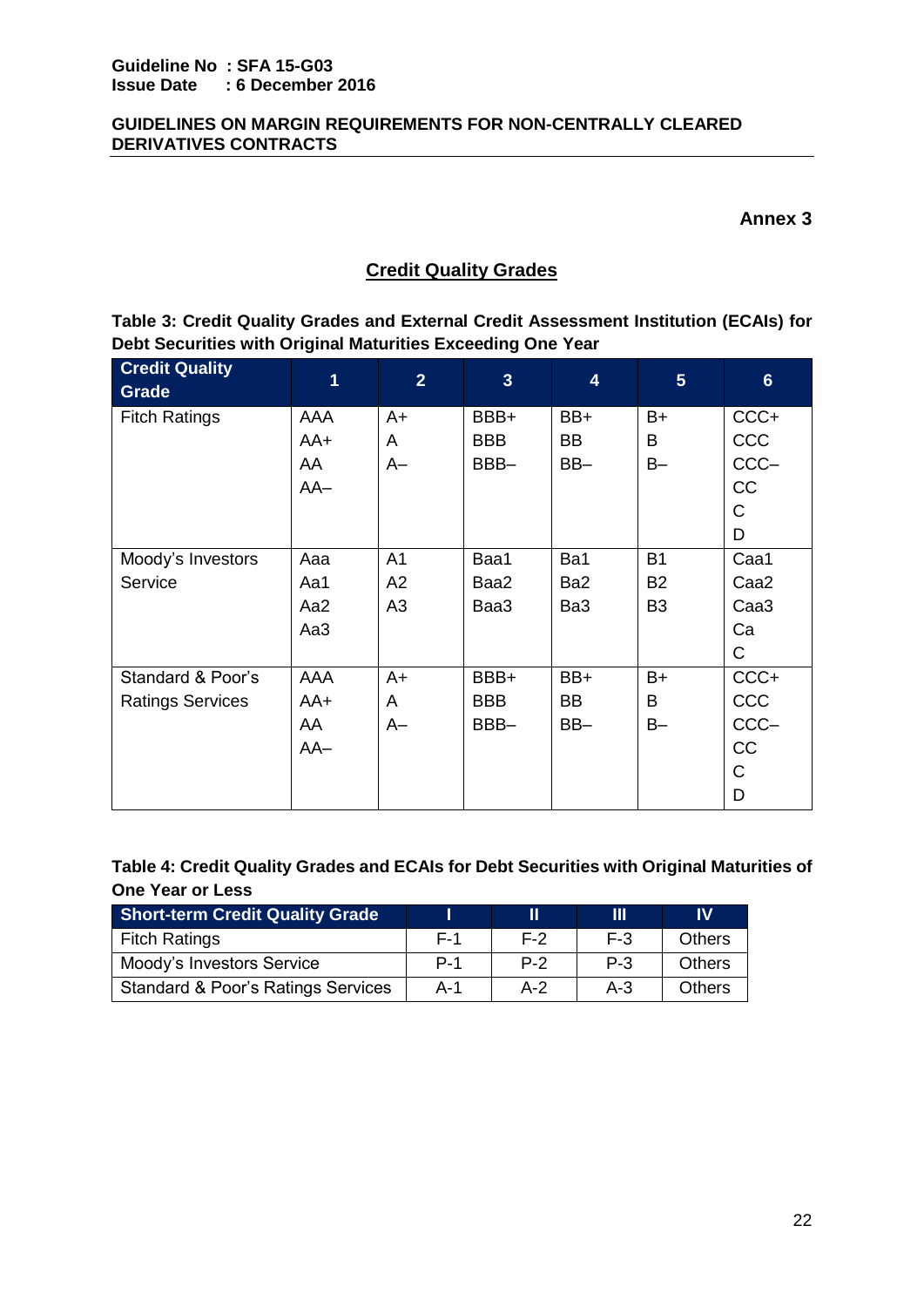#### **Guideline No : SFA 15-G03 Issue Date : 6 December 2016**

 $\overline{\phantom{a}}$ 

#### **GUIDELINES ON MARGIN REQUIREMENTS FOR NON-CENTRALLY CLEARED DERIVATIVES CONTRACTS**

# **Annex 4**

|                                                                                                                                                                                                                   | <b>Asset Type</b>                                                                                                                |                                                                                                                                                                                                                                                                        | <b>Haircuts</b>                                                                                                         |
|-------------------------------------------------------------------------------------------------------------------------------------------------------------------------------------------------------------------|----------------------------------------------------------------------------------------------------------------------------------|------------------------------------------------------------------------------------------------------------------------------------------------------------------------------------------------------------------------------------------------------------------------|-------------------------------------------------------------------------------------------------------------------------|
| Cash                                                                                                                                                                                                              |                                                                                                                                  |                                                                                                                                                                                                                                                                        | 0%                                                                                                                      |
| Gold                                                                                                                                                                                                              |                                                                                                                                  |                                                                                                                                                                                                                                                                        | 15%                                                                                                                     |
| Issued by<br>Central<br>Governments<br>or Central<br><b>Banks</b>                                                                                                                                                 | Debt securities with a credit<br>quality grade of "1" or short-<br>term credit quality grade of "I"                              | Residual maturity: $\leq 1$ year                                                                                                                                                                                                                                       | 0.5%                                                                                                                    |
|                                                                                                                                                                                                                   |                                                                                                                                  | Residual maturity: $> 1$ year, $\leq 5$<br>vears                                                                                                                                                                                                                       | 2%                                                                                                                      |
|                                                                                                                                                                                                                   |                                                                                                                                  | Residual maturity: > 5 years                                                                                                                                                                                                                                           | 4%                                                                                                                      |
|                                                                                                                                                                                                                   | Debt securities with a credit<br>quality grade of "2" or "3" or<br>short-term credit quality grade<br>of "II" or "III"           | Residual maturity: $\leq$ 1 year                                                                                                                                                                                                                                       | 1%                                                                                                                      |
|                                                                                                                                                                                                                   |                                                                                                                                  | Residual maturity: $> 1$ year, $\leq 5$<br>years                                                                                                                                                                                                                       | 3%                                                                                                                      |
|                                                                                                                                                                                                                   |                                                                                                                                  | Residual maturity: > 5 years                                                                                                                                                                                                                                           | 6%                                                                                                                      |
|                                                                                                                                                                                                                   | Debt securities with a credit<br>quality grade of "4"                                                                            | All maturities<br>All maturities<br>Residual maturity: ≤ 1 year<br>Residual maturity: $> 1$ year, $\leq 5$<br>years<br>Residual maturity: > 5 years<br>Residual maturity: ≤ 1 year<br>Residual maturity: $> 1$ year, $\leq 5$<br>years<br>Residual maturity: > 5 years | 15%                                                                                                                     |
| Issued by<br>Financial<br>Institutions <sup>22</sup>                                                                                                                                                              | Debt securities with a credit<br>quality grade of "1", "2" or "3" or<br>short-term credit quality grade<br>of "I", "II" or "III" |                                                                                                                                                                                                                                                                        | 20%                                                                                                                     |
|                                                                                                                                                                                                                   | a regulated exchange                                                                                                             |                                                                                                                                                                                                                                                                        | 35%                                                                                                                     |
|                                                                                                                                                                                                                   | Debt securities with a credit<br>quality grade of "1" or short-term                                                              |                                                                                                                                                                                                                                                                        | 1%                                                                                                                      |
|                                                                                                                                                                                                                   |                                                                                                                                  |                                                                                                                                                                                                                                                                        | 4%                                                                                                                      |
|                                                                                                                                                                                                                   |                                                                                                                                  | credit quality grade of "I"<br>quality grade of "2" or "3" or                                                                                                                                                                                                          | 8%                                                                                                                      |
| Issued by<br>Other issuers                                                                                                                                                                                        | Debt securities with a credit                                                                                                    |                                                                                                                                                                                                                                                                        | 2%                                                                                                                      |
|                                                                                                                                                                                                                   | short-term credit quality grade                                                                                                  |                                                                                                                                                                                                                                                                        | 6%                                                                                                                      |
|                                                                                                                                                                                                                   | οf<br>"II" or "III"                                                                                                              |                                                                                                                                                                                                                                                                        | 12%                                                                                                                     |
|                                                                                                                                                                                                                   | index of a regulated exchange                                                                                                    | Equity securities (including convertible bonds) in a main stock index of<br>Equity securities (including convertible bonds) included in a main stock                                                                                                                   | 15%                                                                                                                     |
|                                                                                                                                                                                                                   | Any unit in a collective investment scheme                                                                                       |                                                                                                                                                                                                                                                                        | Higher of<br>25% or the<br>highest<br>haircut<br>applicable<br>to any<br>security in<br>which the<br>fund can<br>invest |
| Additive haircut for currency mismatch between currency of the collateral and the<br>currencies as agreed in the relevant contract, including termination currencies (does not<br>apply to cash variation margin) |                                                                                                                                  |                                                                                                                                                                                                                                                                        | 8%                                                                                                                      |

# **Standardised Haircut Schedule**

<sup>&</sup>lt;sup>22</sup> Debt and equity securities issued by financial institutions are subject to higher haircuts to address the possible wrong way risk associated with such entities.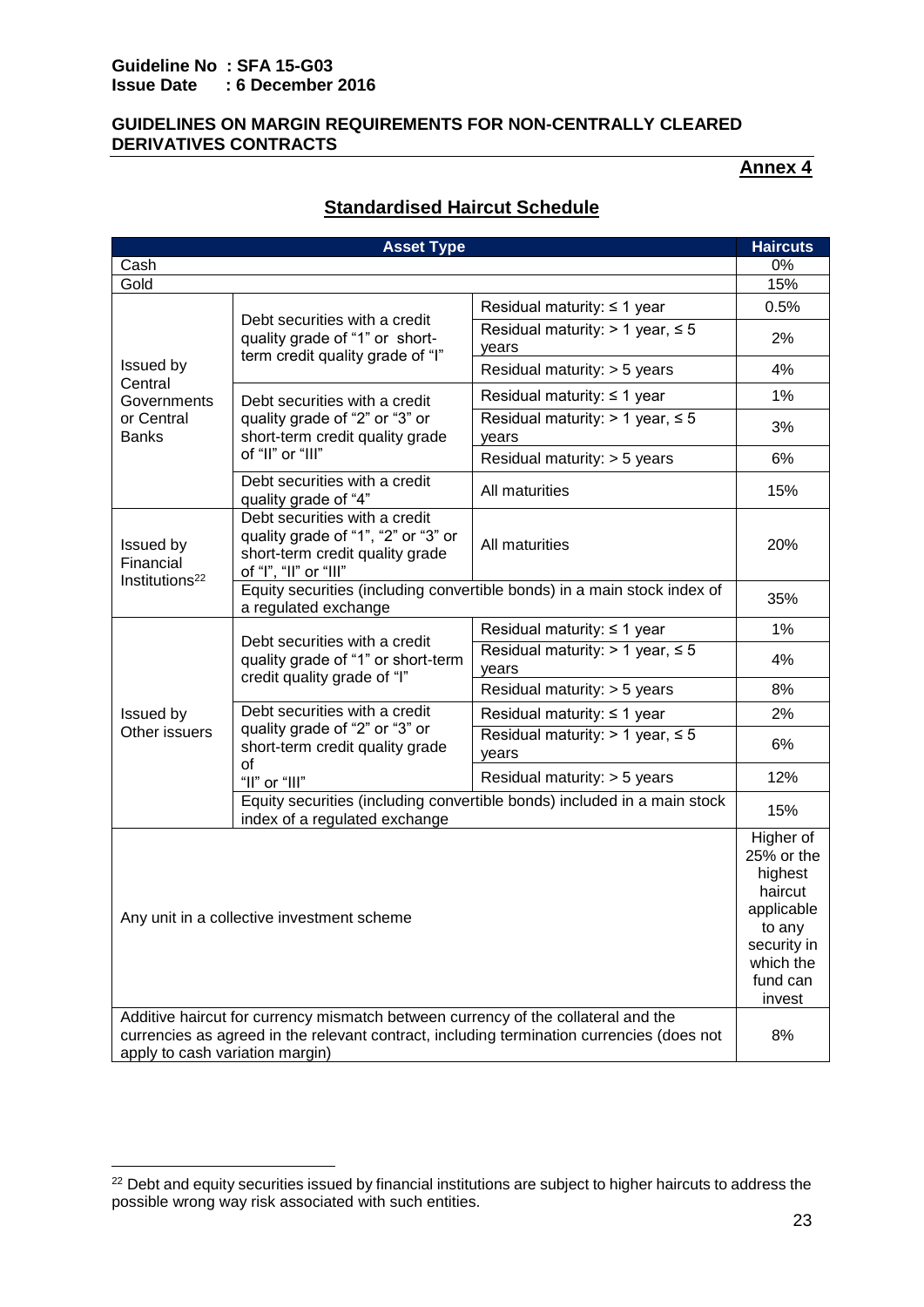- 4.1 Where a debt security has two external credit ratings that map into different credit quality grades, an MAS Covered Entity should use the higher of the haircuts associated with the two credit quality grades. Where a debt security has three external credit ratings which map into two or more different credit quality grades, an MAS Covered Entity should use the higher of the two lowest haircuts associated with the applicable credit quality grades.
- 4.2 For the purpose of this Annex, "financial institution" means an entity the principal activity of which is to carry on business in one or more of the following activities:<sup>23,24</sup>
	- (a) banking business;
	- (b) insurance business;
	- (c) dealing or trading in securities, exchange-traded derivatives, or OTC derivatives, whether as an agent or on a proprietary basis;
	- (d) foreign exchange trading and leveraged foreign exchange trading, whether as an agent or on a proprietary basis;
	- (e) advising on corporate finance;
	- (f) fund management;
	- (g) real estate investment trust management;
	- (h) securities financing;
	- (i) providing custodial services;
	- (j) operating an exchange, trading system or market;
	- (k) providing central counterparty services;
	- (l) operating a payment system, securities depositary, securities settlement system or trade repository;
	- (m) providing financial advisory services;
	- (n) insurance broking;
	- (o) trust business;
	- (p) money broking;
	- (q) money-changing business;
	- (r) remittance business;
	- (s) lending;
	- (t) factoring;
	- (u) leasing;

**.** 

 $23$  This includes a financial holding company which is a non-operating company that holds as a subsidiary, a banking institution or an insurance subsidiary.

<sup>&</sup>lt;sup>24</sup> For avoidance of doubt, this includes any entity that is approved, licensed, registered or otherwise regulated by the Authority, or any foreign entity that carries out activities which, if carried out in Singapore, would have to be approved, licensed, registered or otherwise regulated by the Authority.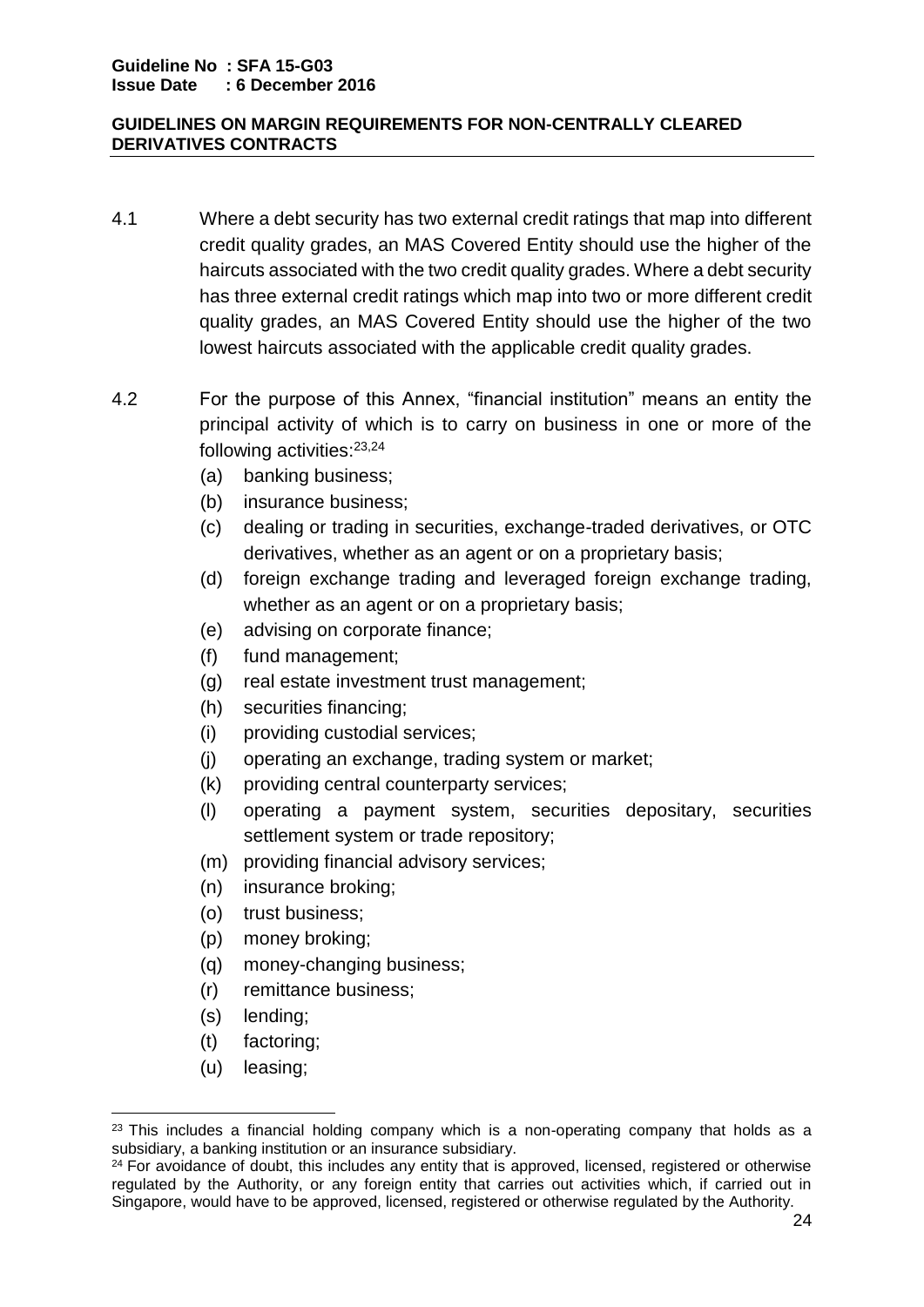- (v) provision of credit enhancements;
- (w) securitisation;
- (x) such other business that the Authority may specify from time-to-time.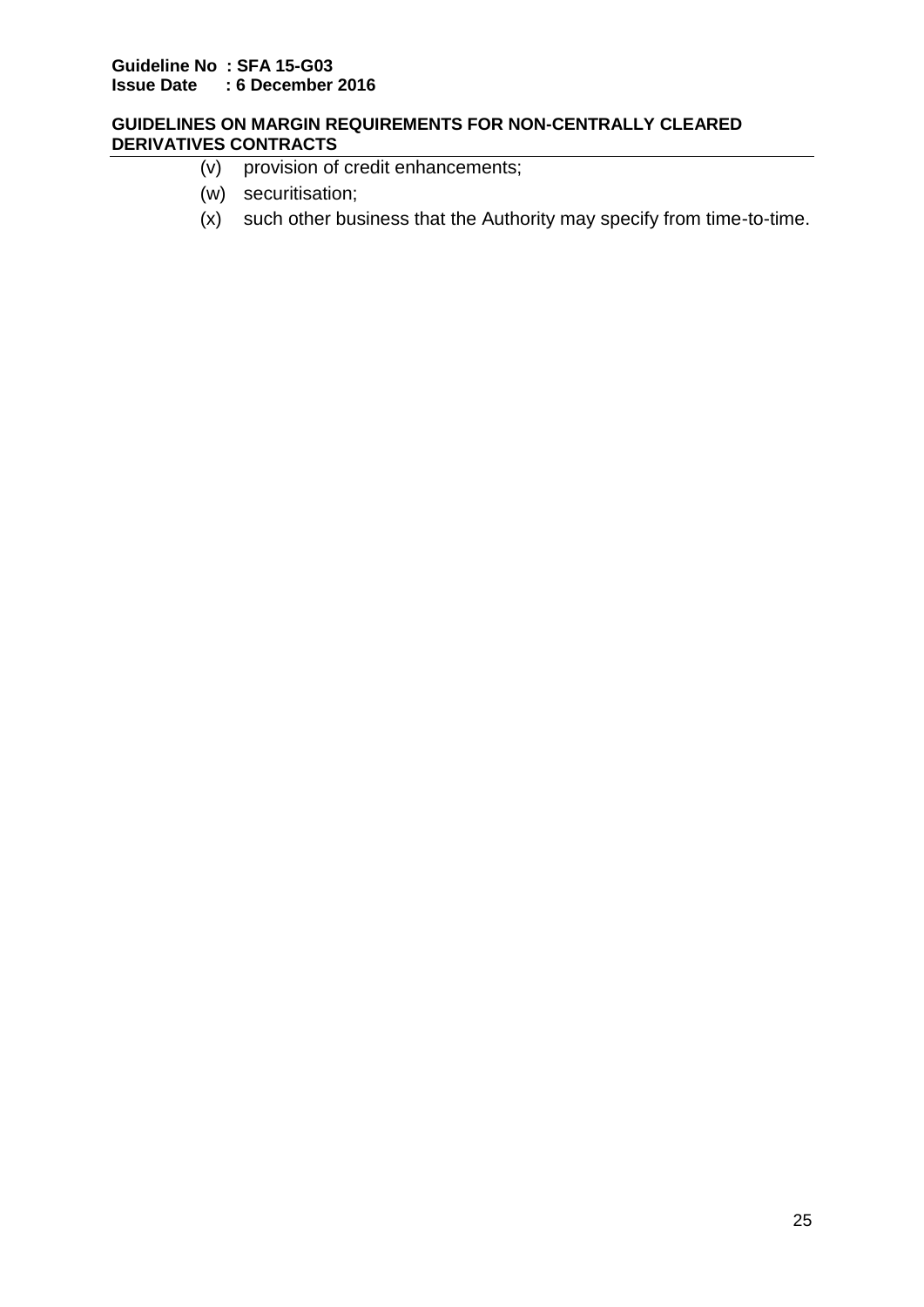**Annex 5**

# **Treatment of IM Collected**

## **1 IM collected for uncleared derivatives contracts**

- 1.1 The MAS Covered Entity should treat and deal with the IM collected as belonging to that counterparty who posted it. In particular, the MAS Covered Entity should –
	- (a) ensure that the IM collected is held in a trust or custody account or in any other account directed by the counterparty that addresses insolvency risks of the collecting party; and
	- (b) not commingle the IM received with its own moneys or assets, or use the IM as margin or guarantee for, or to secure any transaction of, or to extend the credit of, any person other than that counterparty.
- 1.2 The MAS Covered Entity should provide a counterparty with the option to segregate their IM collected from the moneys and assets of all the other counterparties. For the avoidance of doubt, IM collected from a counterparty may be operationally commingled with other customers but segregated from the MAS Covered Entity's own moneys and assets as a safeguard against the collecting party's insolvency risk.

# **2 Maintenance of trust account or custody account to deposit IM collected**

- 2.1 The MAS Covered Entity should maintain the IM collected in a trust account or custody account with any of the following financial institutions, as the case may be:
	- (a) a bank licensed under the Banking Act (Cap. 19);
	- (b) a merchant bank approved as a financial institution under the Monetary Authority of Singapore Act (Cap. 186);
	- (c) a finance company licensed under the Finance Companies Act (Cap. 108);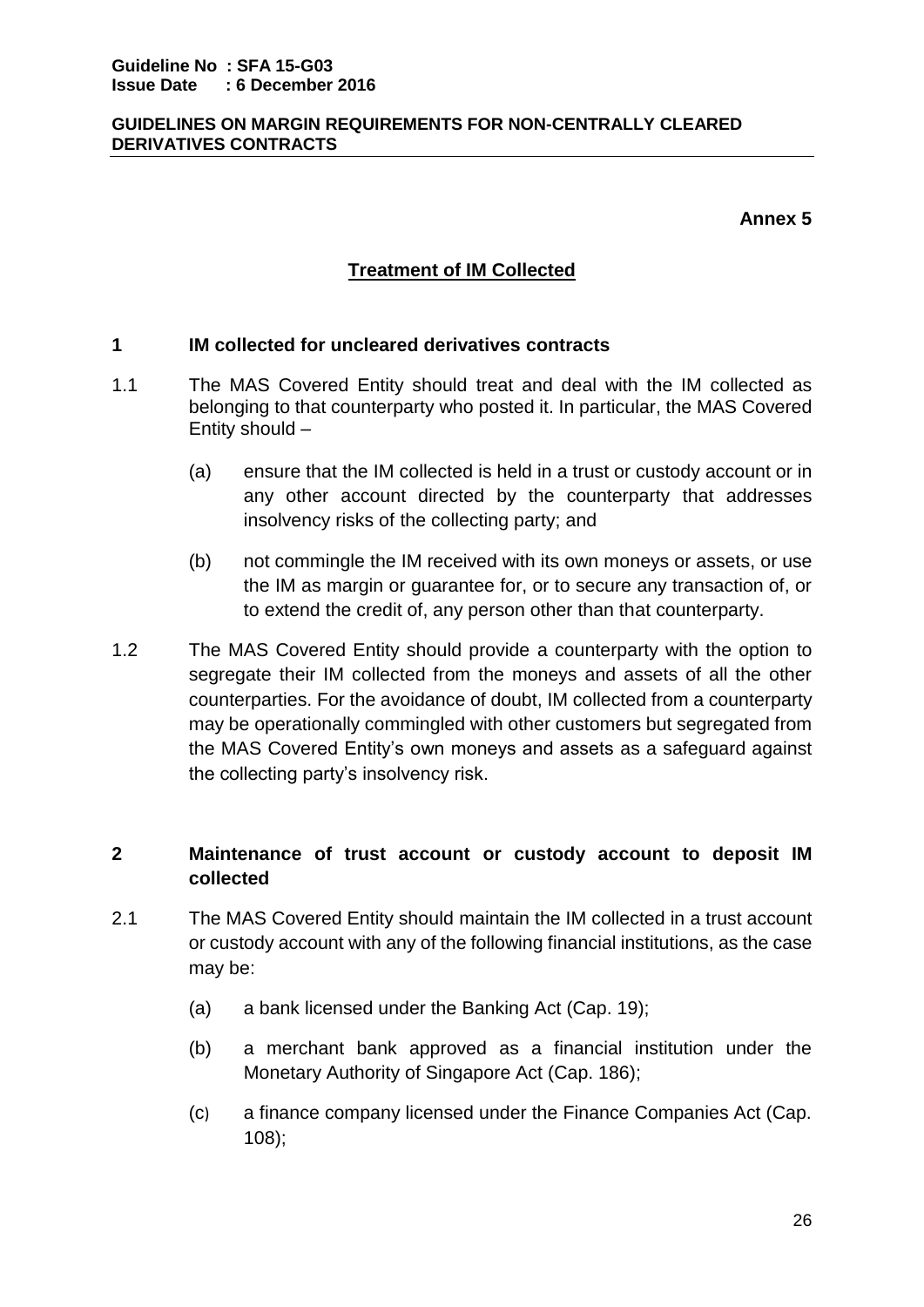- (d) a depository agent within the meaning of section 81SF of the SFA for the custody of securities listed for quotation or quoted on the Singapore Exchange Securities Trading Limited or deposited with The Central Depository (Pte) Ltd;
- (e) an approved trustee for a collective investment scheme within the meaning of section 289 of the SFA;
- (f) any person licensed under the SFA to provide custodial services for securities;
- (g) any person which is licensed, registered or authorised to conduct banking or custodian business in the country or territory (other than Singapore) where the account is maintained.
- 2.2 The MAS Covered Entity should conduct due diligence on the specified financial institution in paragraph 2.1 of this Annex where the IM collected is held before opening the trust account or custody account and on a periodic basis. In its due diligence, the MAS Covered Entity should assess the specified financial institution's suitability to safekeep the IM collected, including whether all IM deposited in the trust account are held on trust or custody for its counterparty and the specified financial institution cannot exercise any right of set-off against the IM for any debt owed by the MAS Covered Entity to the specified financial institution. The MAS Covered Entity should maintain records and documentation of the due diligence assessments.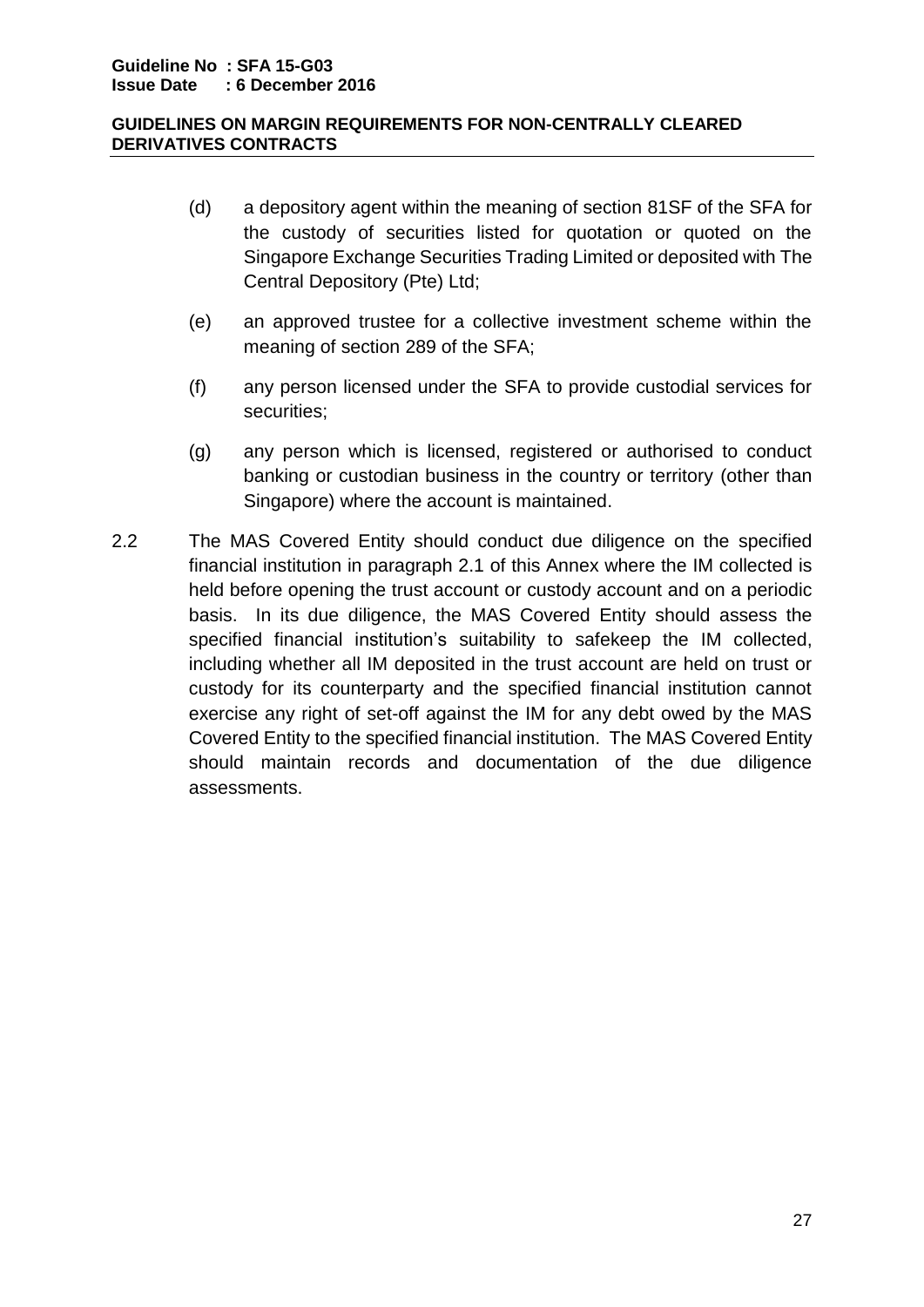## **3 Withdrawal of IM collected from trust account or custody account**

- 3.1 The MAS Covered Entity should not withdraw any IM from a trust account or custody account except in any of the following circumstance:
	- (a) making a payment or delivery to any person entitled thereto;
	- (b) making a payment to meet an obligation of a counterparty whose IM is deposited in that account, being an obligation that arises from any uncleared derivatives contracts trading by the MAS Covered Entity for the counterparty;
	- (c) making a payment or delivery to any other person or account in accordance with the written direction of the counterparty;
	- (d) making a payment or withdrawal to any other person that is authorised by law.

#### **4 Interest arising from trust account or custody account, etc.**

- 4.1 Subject to any agreement between the MAS Covered Entity and its counterparty, all interest earned or distributions received from the IM collected in a trust account or custody account should accrue to the counterparty.
- 4.2 The MAS Covered Entity should take all reasonable steps to ensure that the interest and distributions accrued to the counterparty in paragraph 4.1 of this Annex are paid to or held for the benefit of the counterparty, as the case may be.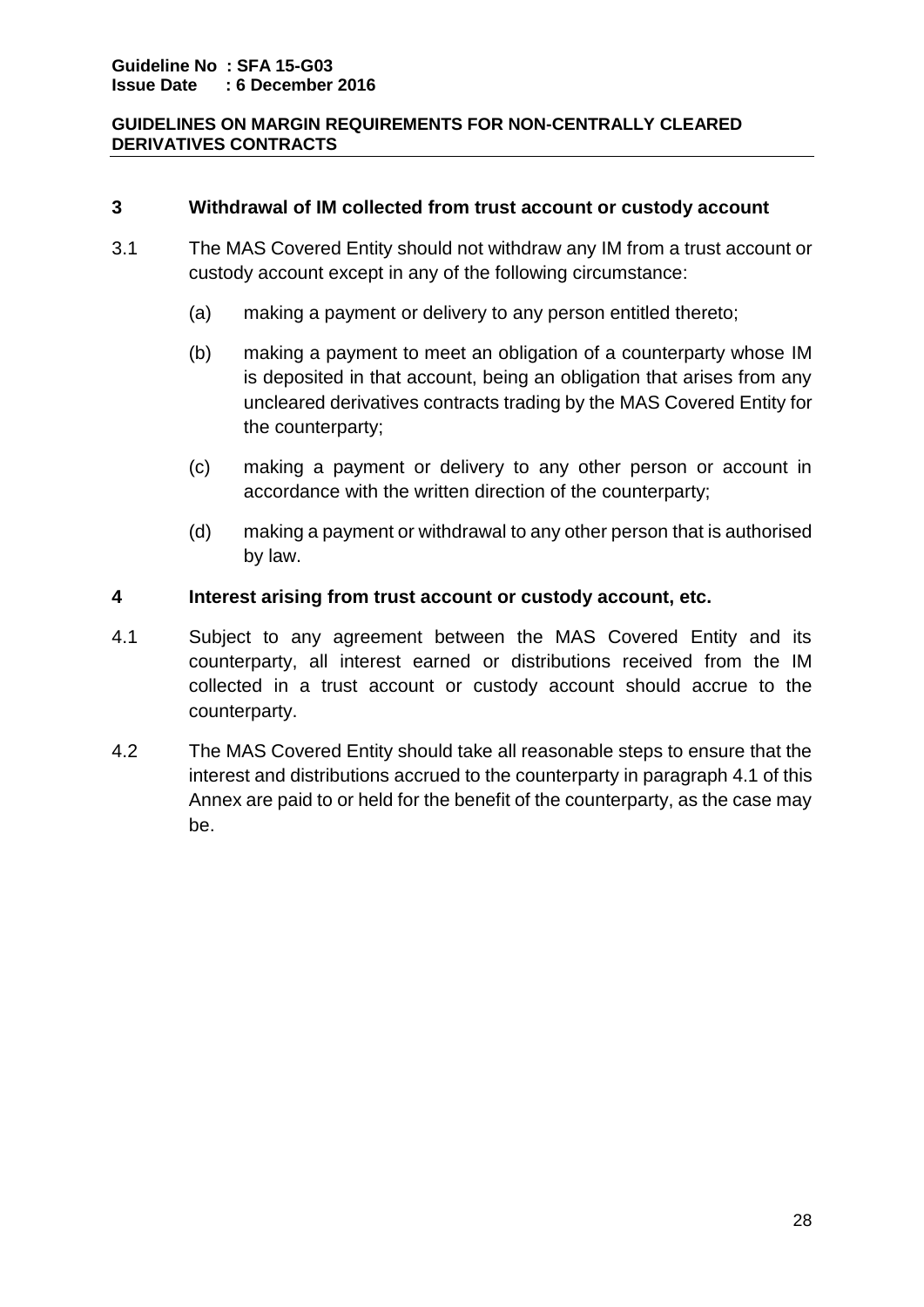# **5 Re-hypothecate, re-pledge, or re-use of non-cash IM collected from counterparty**

- 5.1 The MAS Covered Entity may re-hypothecate, re-pledge, or re-use (collectively referred to "re-hypothecate") non-cash IM collected from a counterparty to a third party provided that all the following conditions are fulfilled:
	- (a) the counterparty is a buy side financial firm or non-financial entity but is not an entity that regularly holds itself out as making a market in derivatives, routinely quote bid and offer prices on derivatives contracts and routinely respond to requests for bid or offer prices on derivatives contracts;
	- (b) the counterparty, as part of its contractual agreement with the MAS Covered Entity and after disclosure by the MAS Covered Entity of (i) its right not to permit re-hypothecation, and (ii) the risks associated with the nature of the counterparty's claim to the re-hypothecated collateral in the event of the insolvency of the MAS Covered Entity or the third party, gives express consent in writing to the rehypothecation of its collateral. In addition, the MAS Covered Entity should give the counterparty the option to individually segregate the collateral that it posts;
	- (c) the MAS Covered Entity is subject to the regulatory requirements of MAS Notice 649 or MAS Notice 1015;
	- (d) IM collected from the counterparty is treated as a customer asset, and is segregated from the MAS Covered Entity's proprietary assets until re-hypothecated. The MAS Covered Entity, should ensure that, once re-hypothecated, the third party should treat the collateral as a customer asset, and should segregate it from the third party's proprietary assets. Assets returned to the MAS Covered Entity after re-hypothecation should also be treated as customer assets and should be segregated from the MAS Covered Entity's proprietary assets;
	- (e) the IM of counterparties that have consented to the re-hypothecation of their collateral should be segregated from that of counterparties that have not so consented;
	- (f) where IM has been individually segregated, the collateral should only be re-hypothecated for the purpose of hedging the MAS Covered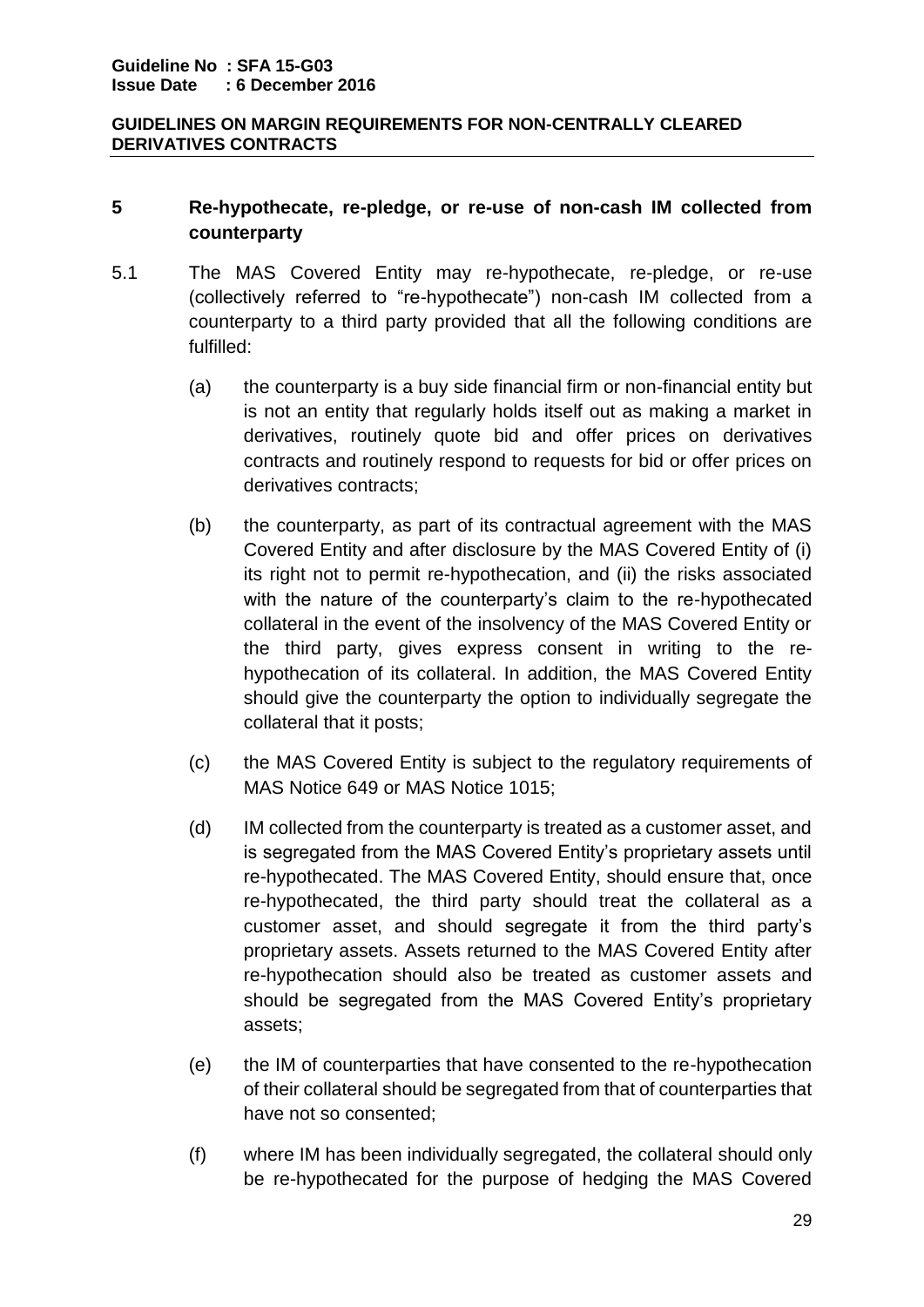Entity's derivatives position arising out of transactions with the counterparty in relation to which the collateral was provided;

- (g) where IM has been individually segregated and subsequently rehypothecated, the MAS Covered Entity should require the third party similarly to segregate the collateral from the assets of the third party's other customers, counterparties and its proprietary assets;
- (h) protection is given to the counterparty from the risk of loss of IM in circumstances where either the MAS Covered Entity or the third party becomes insolvent or where both the MAS Covered Entity and the third party become insolvent;
- (i) where the MAS Covered Entity re-hypothecates IM, the agreement with the recipient of the collateral (i.e. the third party) should prohibit the third party from further re-hypothecating the collateral;
- (j) where collateral is re-hypothecated, the MAS Covered Entity should notify the counterparty of that fact. Upon request by the counterparty and where the counterparty has opted for individual segregation, the MAS Covered Entity should notify the counterparty of the value of noncash collateral that has been re-hypothecated;
- (k) collateral should only be re-hypothecated to, and held by, an entity that is regulated in a jurisdiction that meets all of the specific conditions contained in this Annex and in which the specific conditions can be enforced by the MAS Covered Entity;
- (l) the counterparty and the third party should not be within the same group;
- (m) the MAS Covered Entity, counterparty and the third party should keep appropriate records to show that all the above conditions have been met.
- 5.2 The MAS Covered Entity should notify the Authority before re-hypothecating the IM collected, and provide a confirmation that all the conditions in paragraph 5.1 of this Annex have been met.